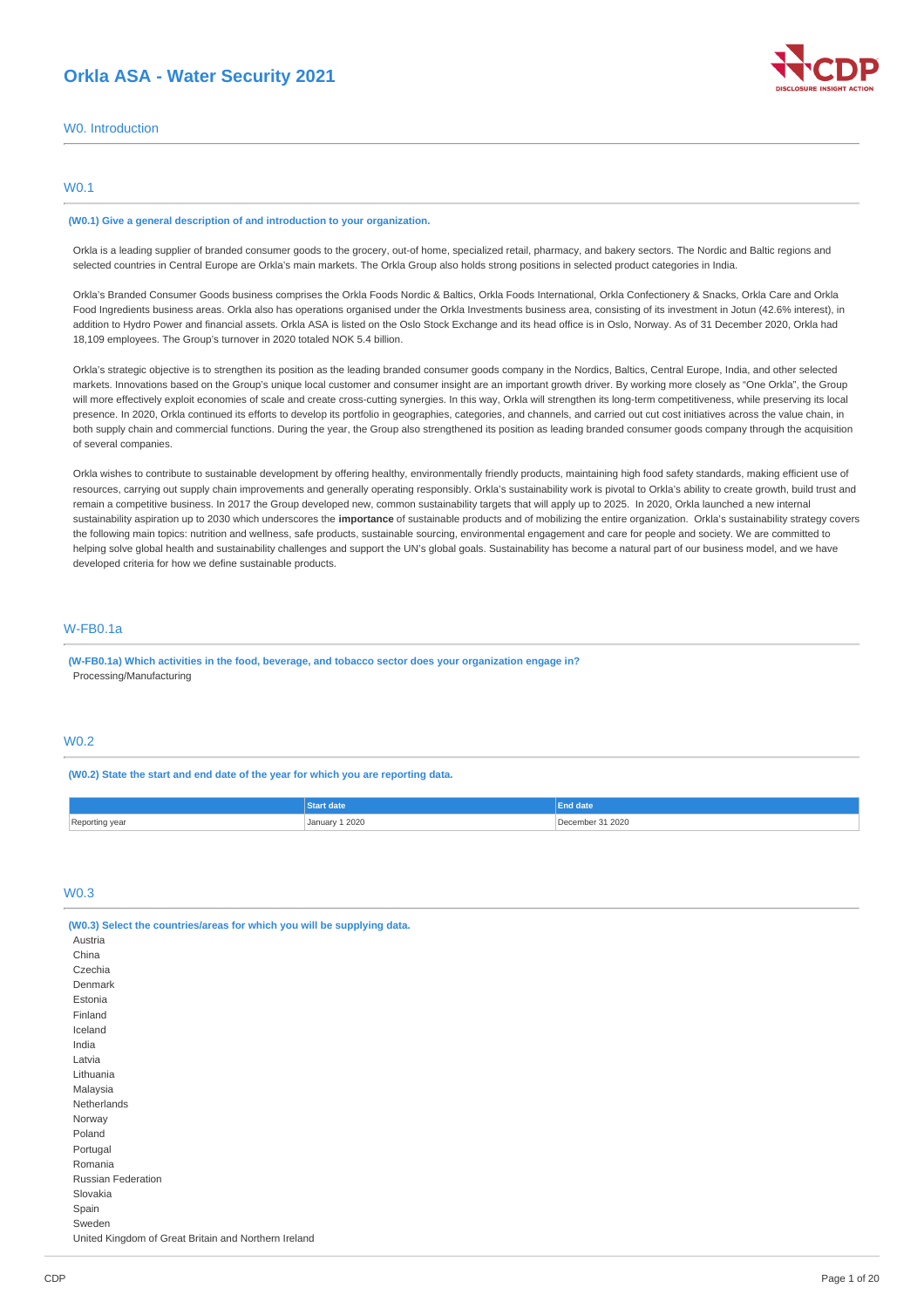# W0.4

**(W0.4) Select the currency used for all financial information disclosed throughout your response.** NOK

#### W0.5

(W0.5) Select the option that best describes the reporting boundary for companies, entities, or groups for which water impacts on your business are being **reported.**

Companies, entities or groups over which operational control is exercised

# W0.6

(W0.6) Within this boundary, are there any geographies, facilities, water aspects, or other exclusions from your disclosure? No

## W1. Current state

## W1.1

## (W1.1) Rate the importance (current and future) of water quality and water quantity to the success of your business.

|                                                                                                 | Direct use<br>importance use<br>rating | <b>Indirect</b><br>importance<br>rating | Please explain                                                                                                                                                                                                                                                                                                                                                                                                                                                                                                                                                                                                                                                                                                                                                                                                                                                |
|-------------------------------------------------------------------------------------------------|----------------------------------------|-----------------------------------------|---------------------------------------------------------------------------------------------------------------------------------------------------------------------------------------------------------------------------------------------------------------------------------------------------------------------------------------------------------------------------------------------------------------------------------------------------------------------------------------------------------------------------------------------------------------------------------------------------------------------------------------------------------------------------------------------------------------------------------------------------------------------------------------------------------------------------------------------------------------|
| Sufficient<br>amounts of<br>good quality<br>freshwater<br>available for use                     | Vital                                  | Vital                                   | Orkla uses freshwater in the products as well as within production process therefore freshwater supply is vital for our direct operations. When it comes to indirect<br>operations freshwater supply is vital due to the fact large part of Orkla's raw materials are agriculture products and water for irrigation is crucial. The importance of good<br>quality fresh water will remain vital for our direct and indirect operations as long as it is used for food production.                                                                                                                                                                                                                                                                                                                                                                             |
| Sufficient<br>amounts of<br>recycled,<br>brackish and/or<br>produced water<br>available for use | Neutral                                | Not very<br>important                   | Around 13% of the water withdrawn is recycled after treatment in the companies' own production process. This treated water can be used in the production of food<br>products however, other low quality water does not have a sufficient quality to be used in food production, therefore, assessed as neutral for our direct operations. But it<br>can be used for example in cooling systems as long as it has no contact with products. The importance of low quality water will remain neutral for our direct operations<br>as long as it can not be used for food production due to low quality. Also in agriculture good quality water is needed for high yields production. Therefore, we assessed<br>use of recycled/brackish water as not very importnat in our indirect operations and we assume it will remain neutral in our indirect operations. |

# W-FB1.1a

## (W-FB1.1a) Which water-intensive agricultural commodities that your organization produces and/or sources are the most significant to your business by **revenue? Select up to five.**

| Agricultural<br><b>commodities</b> | % of revenue dependent on these<br>agricultural commodities | <b>Produced and/or Please explain</b><br>sourced |                                                                                                                                                                                  |
|------------------------------------|-------------------------------------------------------------|--------------------------------------------------|----------------------------------------------------------------------------------------------------------------------------------------------------------------------------------|
| Cattle products                    | 10-20                                                       | Sourced                                          | A broad range of Orkla's products include dairy products and we estimate that 11 - 20% of the revenues come from products<br>with raw materials originating from dairy products. |
| Sugar                              | $21 - 40$                                                   | Sourced                                          | A broad range of Orkla's products include sugar and we estimate that 20-40% of the revenues come from products with sugars<br>as an ingredient.                                  |
| Palm oil                           | Less than 10%                                               | Sourced                                          | A range of Orkla's products include palm oil and we estimate that less than 10% of the revenues come from products with<br>palm oil as an ingredient.                            |
| Soy                                | Less than 10%                                               | Sourced                                          | A range of Orkla's products include soy and we estimate that less than 10% of the revenues come from products with soy as<br>an ingredient.                                      |
| Rice                               | Less than 10%                                               | Sourced                                          | A range of Orkla's products include rice and we estimate that less than 10% of the revenues come from products with rice as<br>an ingredient.                                    |

# W1.2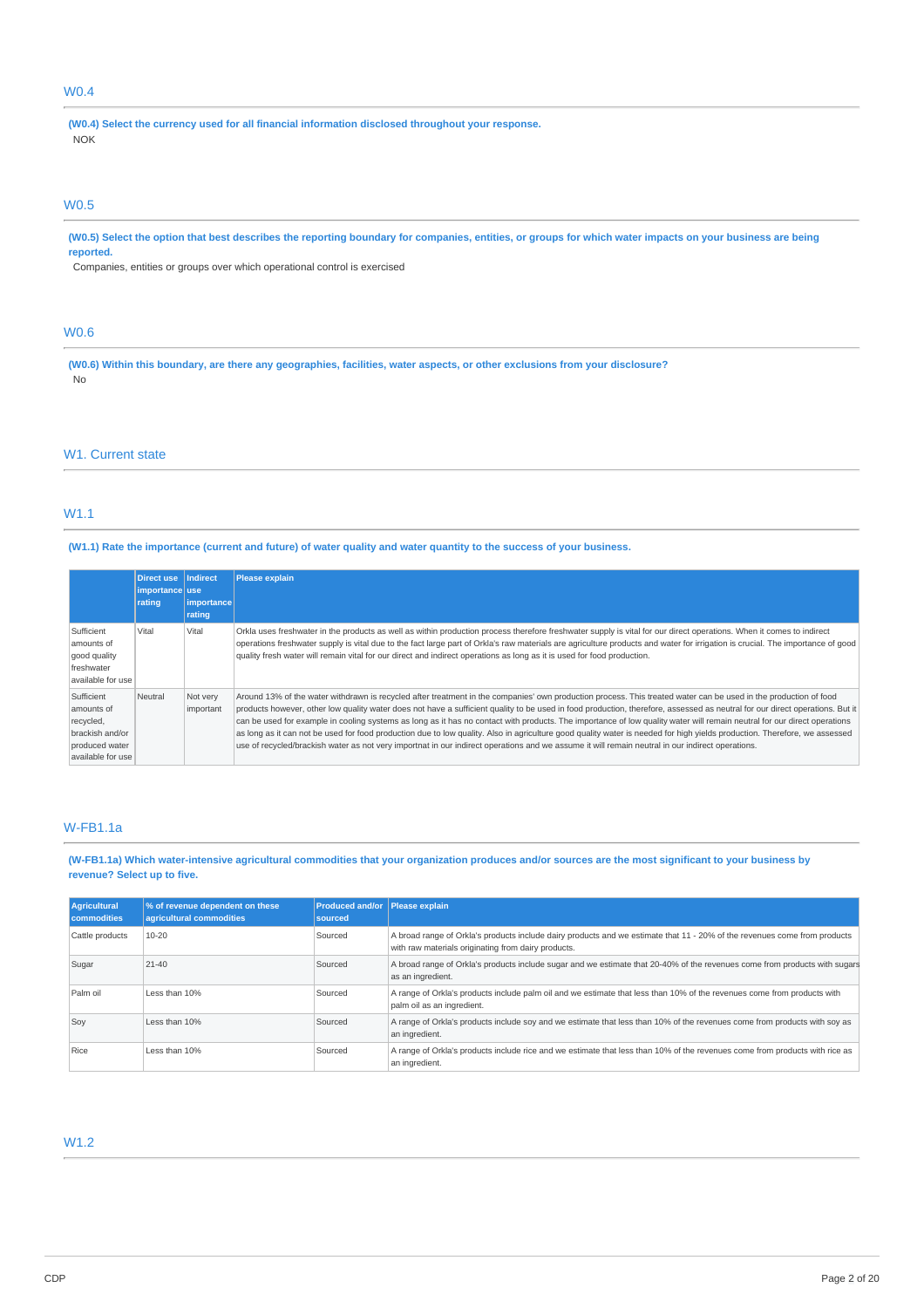# (W1.2) Across all your operations, what proportion of the following water aspects are regularly measured and monitored?

|                                                                                                                                              | % of                        | <b>Please explain</b>                                                                                                                                                                                                                                                                                                                                                                                                                                                                                                                                                                                                                                                                                                                                                                                                                   |
|----------------------------------------------------------------------------------------------------------------------------------------------|-----------------------------|-----------------------------------------------------------------------------------------------------------------------------------------------------------------------------------------------------------------------------------------------------------------------------------------------------------------------------------------------------------------------------------------------------------------------------------------------------------------------------------------------------------------------------------------------------------------------------------------------------------------------------------------------------------------------------------------------------------------------------------------------------------------------------------------------------------------------------------------|
|                                                                                                                                              | sites/facilities/operations |                                                                                                                                                                                                                                                                                                                                                                                                                                                                                                                                                                                                                                                                                                                                                                                                                                         |
| Water withdrawals - total 100%<br>volumes                                                                                                    |                             | Orkla measures water withdrawal for all company operations (no exclusions). As a FMCG company producing different types of merchandises including food<br>products we continuously monitor different water apsect. Orkla has more than 100 production sites and the monitoring practice will vary. This water aspect is<br>monitored with use of on site meters, through control of bills from water suppliers or a combination of both. The practice depends on the size and complexity if<br>the site. The monitoring is as we describe varying from site to site depending on production. Where onsite meters, the measurement is continuous, but at least<br>monthly or once a week depending on the requirements to particular production. The reported proportion of monitored water aspect relates to all Orkla's<br>operations. |
| Water withdrawals -<br>volumes by source                                                                                                     | 100%                        | Orkla continuously measures water withdrawal for all company operations dividing it into: surface water, ground water, municipal water and other water supply<br>This water aspect is monitored with use of on site meters, through control of bills from water suppliers or a combination of both. The practice depends on the<br>size and complexity if the site. The monitoring is as we describe varying from site to site depending on production. Where onsite meters, the measurement is<br>continuous, but at least monthly or once a week depending on the requirements to particular production. The reported proportion of monitored water aspect<br>relates to all Orkla's operations.                                                                                                                                      |
| <b>Entrained water</b><br>associated with your<br>metals & mining sector<br>activities - total volumes<br>[only metals and mining<br>sector] | <not applicable=""></not>   | <not applicable=""></not>                                                                                                                                                                                                                                                                                                                                                                                                                                                                                                                                                                                                                                                                                                                                                                                                               |
| Produced water<br>associated with your oil<br>& gas sector activities -<br>total volumes [only oil<br>and gas sector]                        | <not applicable=""></not>   | <not applicable=""></not>                                                                                                                                                                                                                                                                                                                                                                                                                                                                                                                                                                                                                                                                                                                                                                                                               |
| Water withdrawals<br>quality                                                                                                                 | 100%                        | Orkla continuously monitors quality of water withdrawal for all company operations. The information about quality of water withdrawals is obtained from water<br>suppliers at least once a month. The reported proportion of monitored water aspect relates to all Orkla's operations.                                                                                                                                                                                                                                                                                                                                                                                                                                                                                                                                                  |
| Water discharges - total<br>volumes                                                                                                          | 100%                        | Orkla continuously measures water discharge for all company operations. This water aspect is monitored with use of on site meters or through information<br>from waste water receivers at least once a month. The reported proportion of monitored water aspect relates to all Orkla's operations.                                                                                                                                                                                                                                                                                                                                                                                                                                                                                                                                      |
| Water discharges -<br>volumes by destination                                                                                                 | 100%                        | Orkla continuously measures water discharge for all company operations dividing it into: discharge to environment, discharge to internal treatment plant and<br>discharge to external/municipal treatment plant. This water aspect is monitored with use of on site meters or through information from waste water receivers at<br>least once a month. The reported proportion of monitored water aspect relates to all Orkla's operations.                                                                                                                                                                                                                                                                                                                                                                                             |
| Water discharges -<br>volumes by treatment<br>method                                                                                         | 100%                        | Orkla collects data related to different methods of of water treatment. The facilities continuously measure the amounts of water treated on site and sent to<br>local municipal treatment plants with use of onsite meters.                                                                                                                                                                                                                                                                                                                                                                                                                                                                                                                                                                                                             |
| Water discharge quality<br>- by standard effluent<br>parameters                                                                              | 100%                        | Orkla continuously monitors quality of water discharge to environment for all company operations in order to avoid environmental pollution and negative effects<br>of possible errors within operations on site. This water aspect is monitored through regular examination of water samples in laboratory monthly, weekly or daily<br>and reported to local authorities according to permit requirements. The data is reported to Orkla Corporate annualy. The reported proportion of monitored<br>water aspect relates to all Orkla's operations.                                                                                                                                                                                                                                                                                     |
| Water discharge quality<br>- temperature                                                                                                     | 100%                        | Water temperature measurement is implemented and followed up in accordance with local requirements at all sites where relevant. The temperature of<br>discharged water is typically measured once a day. Orkla Corporate controls compliance with local requirements from authorities and regulations through<br>regular corporate audits at all sites.                                                                                                                                                                                                                                                                                                                                                                                                                                                                                 |
| Water consumption -<br>total volume                                                                                                          | 100%                        | Orkla continuously measures water consumption for all company operations. This is done through comparison of water withdrawal with water discharge once<br>a year. The reported proportion of monitored water aspect relates to all Orkla's operations.                                                                                                                                                                                                                                                                                                                                                                                                                                                                                                                                                                                 |
| Water recycled/reused                                                                                                                        | 100%                        | Orkla continuously measures amount of recycled/reused water for all operations. This water aspect is monitored with use of on site meters and gathered by<br>Orkla corporate once a year. The reported proportion of monitored water aspect relates to all Orkla's operations.                                                                                                                                                                                                                                                                                                                                                                                                                                                                                                                                                          |
| The provision of fully-<br>functioning, safely<br>managed WASH<br>services to all workers                                                    | 100%                        | Orkla continuously measures amounts of water used in facilities providing wash service for workers for all operations. This is done with use of on site meters.                                                                                                                                                                                                                                                                                                                                                                                                                                                                                                                                                                                                                                                                         |

# W1.2b

(W1.2b) What are the total volumes of water withdrawn, discharged, and consumed across all your operations, and how do these volumes compare to the **previous reporting year?**

|                      | <b>Volume</b><br>(megaliters/year) with | previous<br>reporting<br>year | Comparison Please explain                                                                                                                                                                                                                                                                                                                                                                                                                                                                                                                                                                                                                                         |
|----------------------|-----------------------------------------|-------------------------------|-------------------------------------------------------------------------------------------------------------------------------------------------------------------------------------------------------------------------------------------------------------------------------------------------------------------------------------------------------------------------------------------------------------------------------------------------------------------------------------------------------------------------------------------------------------------------------------------------------------------------------------------------------------------|
| Total<br>withdrawals | 7823                                    | About the<br>same             | Water withdrawal has increased by 5.3% since 2019 and in accordance with Orkla thresholds was assessed as about the same in comparison with previous year.<br>The 5.3% increase in total water withdrawals was mainly caused by improved quality of data in 2020 compared with 2019. In addition, Orkla has also increased<br>production since 2019. The future volumes of water withdrawal will depend on growth of production and we expect to see some slight increase in total withdrawals.<br>At the same time we are introducing different initiatives aiming at reduction of water withdrawals through, for instance, increase in water recycling on-site. |
| Total<br>discharges  | 6926                                    | About the<br>same             | Water discharge has increased by 4.8% since 2019 and in accordance with Orkla thresholds was assessed as about the same. The 4.8% increase increase in total<br>water discharge was mainly caused by improved quality of data in 2020 compared with 2019. In addition, Orkla has also increased production since 2019. The future<br>volumes of water discharge will depend on growth of production and we expect to see some slight increase in total discharge along with changes in water<br>withdrawals.                                                                                                                                                      |
| Total<br>consumption | 897                                     | About the<br>same             | Water consumption has increased by 10% since 2019 and in accordance with Orkla thresholds was assessed as about the same. The 10% increase in total water<br>consumption was mainly caused by improved quality of data in 2020 compared with 2019. In addition, Orkla has also increased production since 2019. The future<br>volumes of water consumption will depend on the growth in production and type of production (products with less or more water content). However, per today, we do<br>not anticipate a significant growth in future water consumption.                                                                                               |

# W1.2d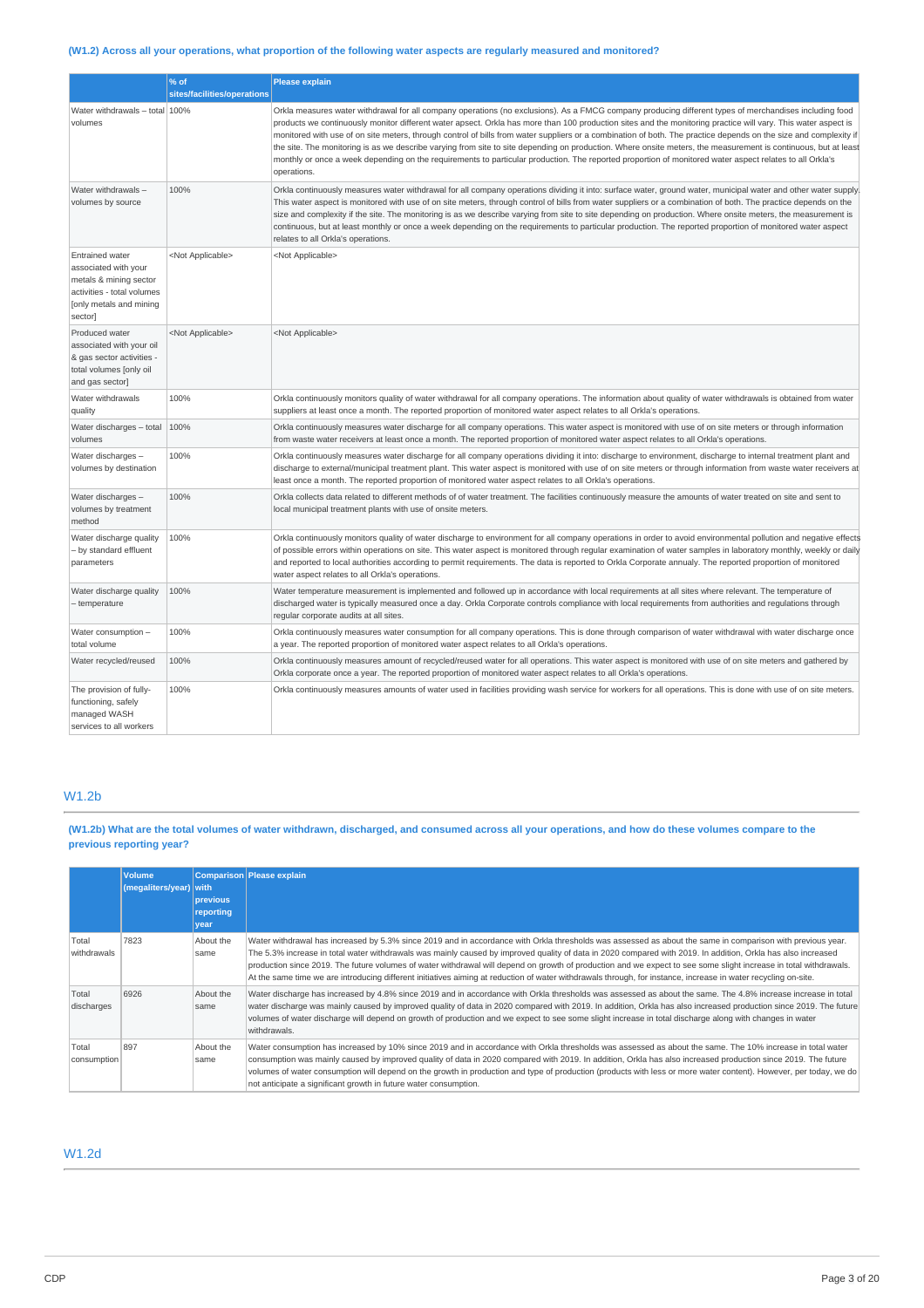# **(W1.2d) Indicate whether water is withdrawn from areas with water stress and provide the proportion.**

|         | <b>Withdrawals %</b>              |                |                 |            | Comparison Identification Please explain                                                                                                         |
|---------|-----------------------------------|----------------|-----------------|------------|--------------------------------------------------------------------------------------------------------------------------------------------------|
|         | are from                          | withdrawn with |                 | tool       |                                                                                                                                                  |
|         | areas with                        | <b>Ifrom</b>   | <b>previous</b> |            |                                                                                                                                                  |
|         | water stress areas with reporting |                |                 |            |                                                                                                                                                  |
|         |                                   | water          | vear            |            |                                                                                                                                                  |
|         |                                   | <b>stress</b>  |                 |            |                                                                                                                                                  |
| Row Yes |                                   | 1-10           | About the       | <b>WRI</b> | We have assessed all locations where Orkla has operations using WRI Aqueduct tool. WRI Aqueduct's tools map water risks such as floods,          |
|         |                                   |                | same            | Aqueduct   | droughts, and stress, using open-source, peer reviewed data. We have mapped all locations where Orkla operates with at least medium high overall |
|         |                                   |                |                 |            | water risk using water risk atlas and concluded that only India and Romania are in water stressed areas. This accounts for 2% of the total water |
|         |                                   |                |                 |            | withdrawal in Orkla Group in 2020. Water stressed area is then defined as area with overal risk level above 2 in accordance with WRI Aqueduct    |
|         |                                   |                |                 |            | methodology.                                                                                                                                     |

# W-FB1.2e

# (W-FB1.2e) For each commodity reported in question W-FB1.1a, do you know the proportion that is produced/sourced from areas with water stress?

| Agricultural       | The proportion of this commodity<br>commodities produced in areas with water stress is<br>known | The proportion of this commodity<br>sourced from areas with water stress is<br><b>known</b> | Please explain                                                                                                                                                                                                          |
|--------------------|-------------------------------------------------------------------------------------------------|---------------------------------------------------------------------------------------------|-------------------------------------------------------------------------------------------------------------------------------------------------------------------------------------------------------------------------|
| Cattle<br>products | Not applicable                                                                                  | Yes                                                                                         | Orkla does not produce questioned commodity - only sourcing. The water stressed areas were identified with<br>use of WWF Water Risk Filter. Areas with high and very high risk (3.4-5.4) were taken into consideration. |
| Palm oil           | Not applicable                                                                                  | Yes                                                                                         | Orkla does not produce questioned commodity - only sourcing. The water stressed areas were identified with<br>use of WWF Water Risk Filter. Areas with high and very high risk (3.4-5.4) were taken into consideration. |
| Soy                | Not applicable                                                                                  | Yes                                                                                         | Orkla does not produce questioned commodity - only sourcing. The water stressed areas were identified with<br>use of WWF Water Risk Filter. Areas with high and very high risk (3.4-5.4) were taken into consideration. |
| Rice               | Not applicable                                                                                  | Yes                                                                                         | Orkla does not produce questioned commodity - only sourcing. The water stressed areas were identified with<br>use of WWF Water Risk Filter. Areas with high and very high risk (3.4-5.4) were taken into consideration. |
| Sugar              | Not applicable                                                                                  | Yes                                                                                         | Orkla does not produce questioned commodity - only sourcing. The water stressed areas were identified with<br>use of WWF Water Risk Filter. Areas with high and very high risk (3.4-5.4) were taken into consideration. |

# W-FB1.2g

## (W-FB1.2g) What proportion of the sourced agricultural commodities reported in W-FB1.1a originate from areas with water stress?

| <b>Agricultural</b> | % of total agricultural<br>commodities commodity sourced<br>from areas with water<br><b>stress</b> | <b>Please explain</b>                                                                                                                                                                                                                                                                                                                                                                                                                                                                   |
|---------------------|----------------------------------------------------------------------------------------------------|-----------------------------------------------------------------------------------------------------------------------------------------------------------------------------------------------------------------------------------------------------------------------------------------------------------------------------------------------------------------------------------------------------------------------------------------------------------------------------------------|
| Cattle<br>products  | 0%                                                                                                 | Orkla sources cattle products from Nordic countries and West Europe where are no water stressed areas. We are going to continue sourcing cattle products from these<br>locations in the future. The metric % of commodity sourced from areas with water stress is used as part of the overall sustainability assessment. No major change of<br>sourcing origin predicted.                                                                                                               |
| Palm oil            | $1 - 10$                                                                                           | Orkla sources palm oil mainly from Indonesia and Malaysia with low to moderate water stress risk. The percentage stated refers to high risk areas. The metric % of<br>commodity sourced from areas with water stress is used as part of the overall sustainability assessment. No major change of sourcing origin predicted.                                                                                                                                                            |
| Rice                | $11 - 25$                                                                                          | Orkla sources rice from various countries with varying water stress risk from medium to high risk. The percentage stated refers to high risk areas. The metric % of<br>commodity sourced from areas with water stress is used as part of the overall sustainability assessment. Orkla sources rice from various countries with varying water<br>stress risk. No major change of sourcing origin predicted.                                                                              |
| Soy                 | $1 - 10$                                                                                           | Orkla sources soy from various countries with varying water stress risk from medium to high risk. The percentage stated refers to high risk areas. The metric % of<br>commodity sourced from areas with water stress is used as part of the overall sustainability assessment. No major change of sourcing origin predicted.                                                                                                                                                            |
| Sugar               | Less than 1%                                                                                       | Orkla sources beet sugar from Nordic countries and West Europe where are no water stressed areas. Beet sugar stands for more than 95% of our sugar sourcing. Orkla<br>sources cane sugar from various areas with medium to high risk. The percentage stated refers to high risk areas (total sugar sourcing). The metric % of commodity<br>sourced from areas with water stress is used as part of the overall sustainability assessment. No major change of sourcing origin predicted. |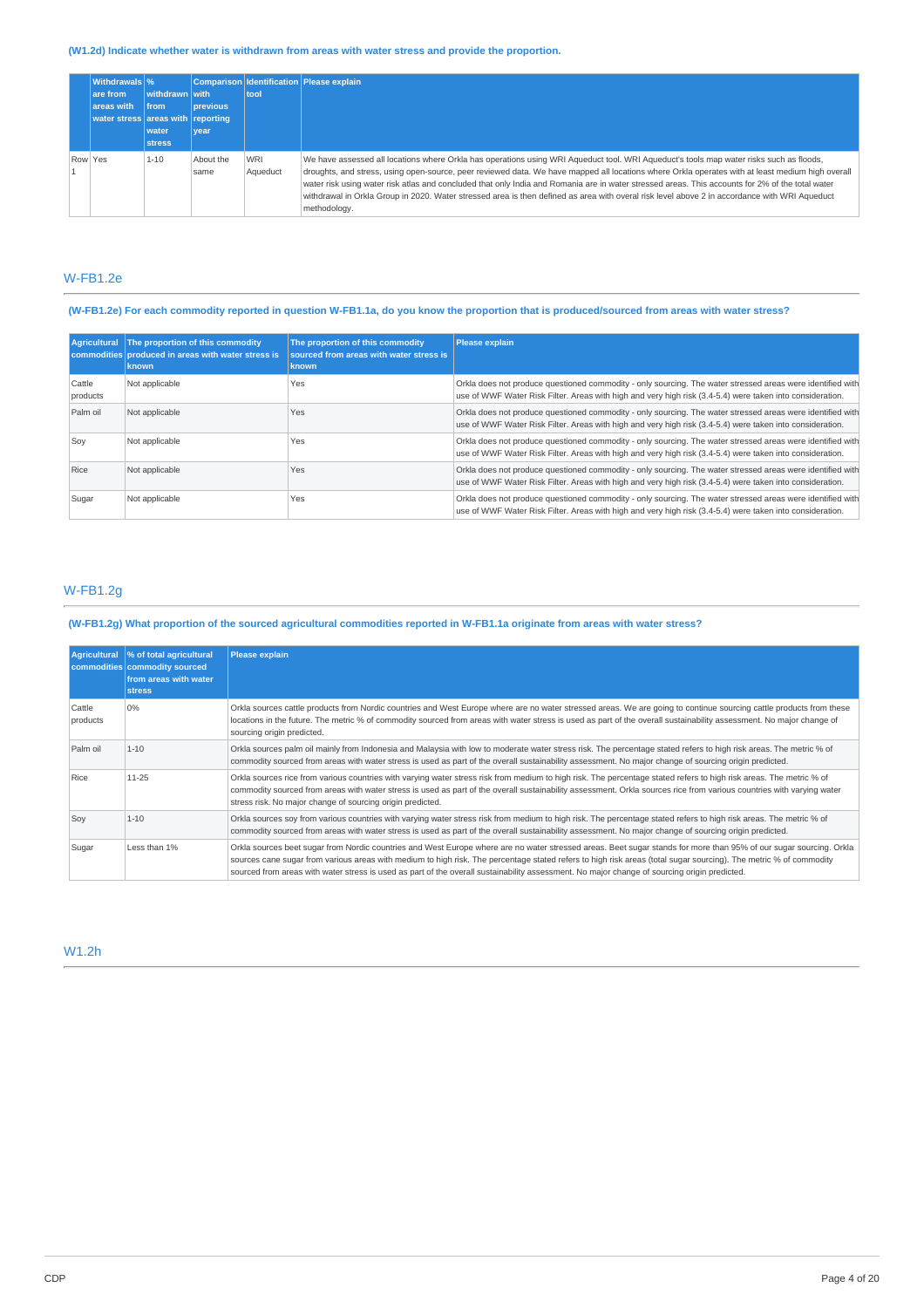# **(W1.2h) Provide total water withdrawal data by source.**

|                                                                                           | Relevance Volume | (megaliters/year)         | with<br>previous<br>reporting<br>vear | <b>Comparison</b> Please explain                                                                                                                                                                                                                                                                                                                                                                                                                                                                                                      |
|-------------------------------------------------------------------------------------------|------------------|---------------------------|---------------------------------------|---------------------------------------------------------------------------------------------------------------------------------------------------------------------------------------------------------------------------------------------------------------------------------------------------------------------------------------------------------------------------------------------------------------------------------------------------------------------------------------------------------------------------------------|
| Fresh surface water.<br>including rainwater,<br>water from wetlands.<br>rivers, and lakes | Relevant         | $\Omega$                  | About the<br>same                     | The data are sourced from direct measurements. The volume of fresh surface water (wetlands, rivers, lakes and oceans) including rainwater<br>was zero for the reporting year - same as in 2019. The water source is relevant because there are withdrawals from this source from time to<br>time. However, there were no withdrawals from this source in 2020 because it was not needed since Orkla uses mainly municipal water.                                                                                                      |
| <b>Brackish surface</b><br>water/Seawater                                                 | Not<br>relevant  | <not applicable=""></not> | $<$ Not<br>Applicable>                | Orkla does not use this type of water within its on-site operations, hence the source assessed as not relevant.                                                                                                                                                                                                                                                                                                                                                                                                                       |
| Groundwater-<br>renewable                                                                 | Relevant         | 2803                      | About the<br>same                     | The data are sourced from direct measurements. The water source is relevant because 36% of the total water withdrawal comes from this<br>source. Volume of withdrawn groundwater was slightly higher (1,1%) than in 2019 and in accordance with Orkla thresholds was assessed as<br>about the same. In the location where we use wells the water withdrawal varies from year to year. In 2020 there was same demand for water<br>in these locations due to production as in previous year.                                            |
| Groundwater - non-<br>renewable                                                           | Not<br>relevant  | <not applicable=""></not> | $<$ Not<br>Applicable>                | Orkla does not use this type of water within its on-site operations hence the source assessed as not relevant.                                                                                                                                                                                                                                                                                                                                                                                                                        |
| Produced/Entrained<br>water                                                               | Not<br>relevant  | <not applicable=""></not> | $<$ Not<br>Applicable>                | Orkla does not produce any water hence the source assessed as not relevant.                                                                                                                                                                                                                                                                                                                                                                                                                                                           |
| Third party sources                                                                       | Relevant         | 5020                      | About the<br>same                     | The data are sourced from direct measurements. Disclosed volume relates to municipal water supplies. The water source is relevant because<br>64% of the total water withdrawal comes from this source. Reported volume of water from third party sources was 7,8% higher in comparison<br>with 2019 and in accordance with Orkla's thresholds assessed as about the same. The reason for 7.8% increase in water withdrawal from 3rd<br>party was improved data quality for 2020 and increased production in Orkla compared with 2019. |

# W1.2i

# **(W1.2i) Provide total water discharge data by destination.**

|                                              | Relevance Volume | (megaliters/year)         | with<br>previous<br>reporting<br>vear | Comparison Please explain                                                                                                                                                                                                                                                                                                                                                                                                                                                                                                                                                  |
|----------------------------------------------|------------------|---------------------------|---------------------------------------|----------------------------------------------------------------------------------------------------------------------------------------------------------------------------------------------------------------------------------------------------------------------------------------------------------------------------------------------------------------------------------------------------------------------------------------------------------------------------------------------------------------------------------------------------------------------------|
| Fresh surface<br>water                       | Relevant         | 1977                      | About the<br>same                     | The data are sourced from direct measurements. The water discharge destination is relevant because 29% of the total water discharge is discharged<br>here. The water discharge to fresh surface water was 4.6% higher in comparison with 2019 and in accordance with Orkla thresholds assessed as<br>about the same. The reason for 4.6% increase in water discharge to surface water was improved data quality for 2020 and increased production in<br>Orkla compared with 2019.                                                                                          |
| <b>Brackish</b><br>surface<br>water/seawater | Not<br>relevant  | <not applicable=""></not> | $<$ Not<br>Applicable>                | The water discharge destination is assessed as not relevant because no water volumes are discharged here.                                                                                                                                                                                                                                                                                                                                                                                                                                                                  |
| Groundwater                                  | Not<br>relevant  | <not applicable=""></not> | $<$ Not<br>Applicable>                | The water discharge destination is assessed as not relevant because no water volumes are discharged here.                                                                                                                                                                                                                                                                                                                                                                                                                                                                  |
| Third-party<br>destinations                  | Relevant         | 4948                      | About the<br>same                     | The data are sourced from direct measurements. Reported volume includes discharge of water to internal treatment facilities. The water discharge<br>destination is relevant because 71% of the total water discharge is discharged here. The water discharge to 3rd party destination was 4,8% higher in<br>comparison with 2019 and in accordance with Orkla thresholds assessed as about the same. The 4.8% increase in water discharge to third-party<br>destination was caused by improved data quality for 2020 and increased production in Orkla compared with 2019. |

# W1.2j

**(W1.2j) Within your direct operations, indicate the highest level(s) to which you treat your discharge.**

|                                                           | <b>Relevance of</b><br>treatment level to<br>discharge | <b>Volume</b>             | <b>Comparison of treated volume</b><br>(megaliters/year) with previous reporting year | 1% of your<br>sites/facilities/operations this<br>volume applies to | <b>Please explain</b>                                                                                                    |
|-----------------------------------------------------------|--------------------------------------------------------|---------------------------|---------------------------------------------------------------------------------------|---------------------------------------------------------------------|--------------------------------------------------------------------------------------------------------------------------|
| Tertiary treatment                                        | Not relevant                                           | <not applicable=""></not> | <not applicable=""></not>                                                             | <not applicable=""></not>                                           | No water discharge goes to tertiary treatment.                                                                           |
| Secondary treatment                                       | Not relevant                                           | <not applicable=""></not> | <not applicable=""></not>                                                             | <not applicable=""></not>                                           | Very little amount of discharge goes to secondary treatment<br>therefore assessed as irrelevant.                         |
| Primary treatment only                                    | Relevant                                               | 652                       | Lower                                                                                 | $11 - 20$                                                           | Reported volume relates to total water amount recycled within<br>Orkla sites.                                            |
| Discharge to the natural<br>environment without treatment | Relevant                                               | 1728                      | About the same                                                                        | $1 - 10$                                                            | Reported volume relates to total water discharged to<br>environment in Orkla Food Ingredients, Jastbolaget site.         |
| Discharge to a third party<br>without treatment           | Relevant                                               | 3986                      | About the same                                                                        | $1 - 10$                                                            | Reported volume relates to total water discharged to municipal<br>water treatment plant without any pretreating on site. |
| Other                                                     | Not relevant                                           | <not applicable=""></not> | <not applicable=""></not>                                                             | <not applicable=""></not>                                           |                                                                                                                          |

# W-FB1.3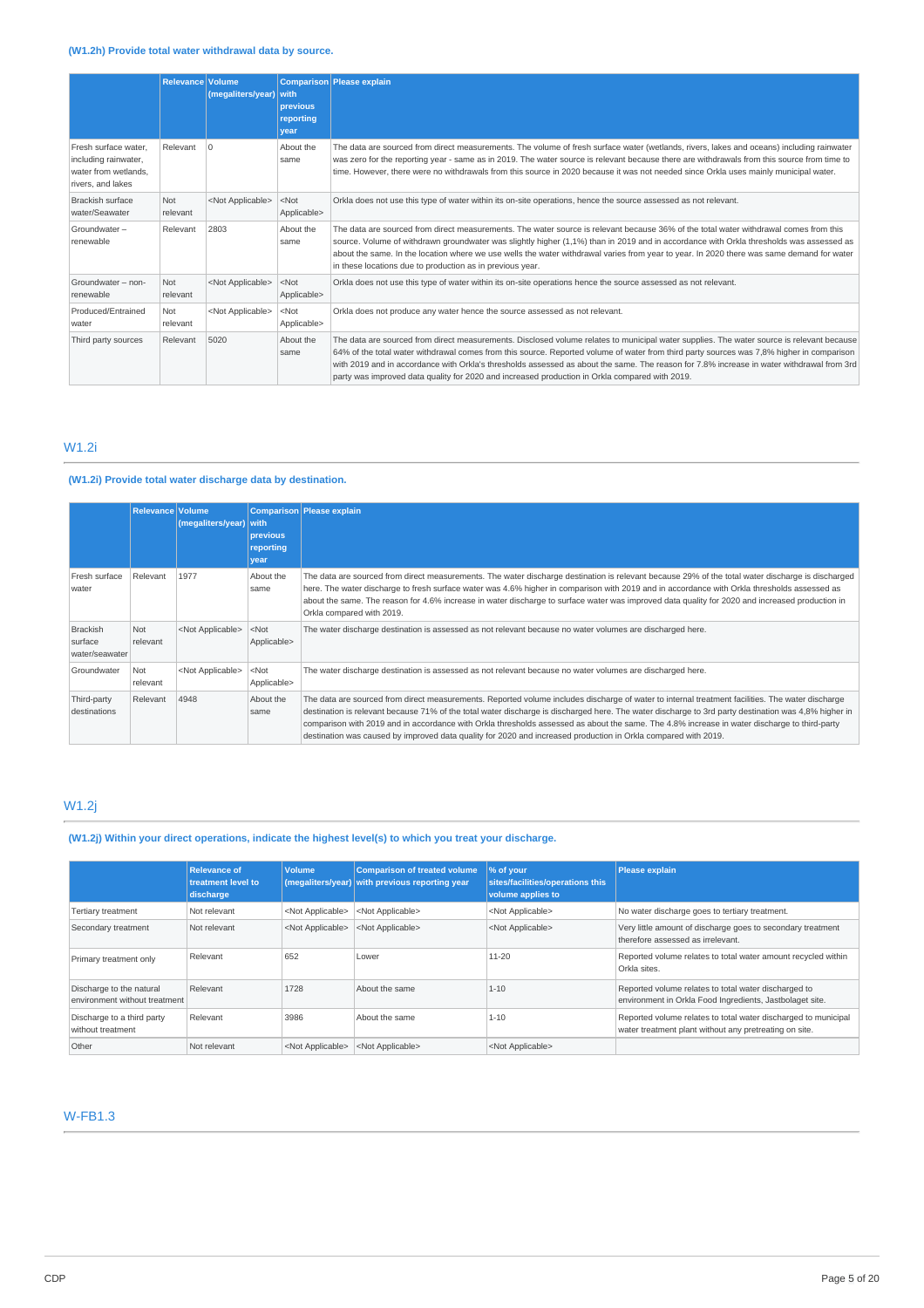## **(W-FB1.3) Do you collect/calculate water intensity for each commodity reported in question W-FB1.1a?**

| <b>Agricultural</b><br>commodities | <b>Water intensity</b><br>information for this<br>produced<br>commodity is | <b>Water intensity</b><br>information for this<br>sourced commodity<br>lis.<br>collected/calculated collected/calculated | <b>Please explain</b>                                                                                                                                                                                                                                                                                                                                                                                                                                                                                                                                                                                                                                                                                                                                                                                                                                                                                                                         |
|------------------------------------|----------------------------------------------------------------------------|--------------------------------------------------------------------------------------------------------------------------|-----------------------------------------------------------------------------------------------------------------------------------------------------------------------------------------------------------------------------------------------------------------------------------------------------------------------------------------------------------------------------------------------------------------------------------------------------------------------------------------------------------------------------------------------------------------------------------------------------------------------------------------------------------------------------------------------------------------------------------------------------------------------------------------------------------------------------------------------------------------------------------------------------------------------------------------------|
| Cattle<br>products                 | Not applicable                                                             | Yes                                                                                                                      | Orkla has carried out a water risk assessment using the WWF Water Risk Filter. The assessment looks at basin risk connected to a specific commodity<br>and country. Overall risk comprises of physical risk (1) Scarcity, 2) Flooding, 3) Water Quality, and 4) Ecosystem Services Status.), regulatory risk (5)<br>Enabling Environment (largely concerned with laws & policies), 6) Institutions & Governance (concerned with the ability to convene and engage), 7)<br>Management Instruments (concerned with data & enforcement), and 8) Infrastructure & Finance (concerned with whether funds are accessible to build<br>critical water-related infrastructure) and reputational risk (9) Cultural Importance (of water to local communities), 10) Biodiversity Importance (freshwater<br>biodiversity), 11) Media Scrutiny (coverage of waterrelated issues), and 12) Conflict (risk of hydro-political conflicts in the river basins) |
| Palm oil                           | Not applicable                                                             | Yes                                                                                                                      | Orkla has carried out a water risk assessment using the WWF Water Risk Filter. The assessment looks at basin risk connected to a specific commodity<br>and country. Overall risk comprises of physical risk (1) Scarcity, 2) Flooding, 3) Water Quality, and 4) Ecosystem Services Status.), requlatory risk (5)<br>Enabling Environment (largely concerned with laws & policies), 6) Institutions & Governance (concerned with the ability to convene and engage), 7)<br>Management Instruments (concerned with data & enforcement), and 8) Infrastructure & Finance (concerned with whether funds are accessible to build<br>critical water-related infrastructure) and reputational risk (9) Cultural Importance (of water to local communities), 10) Biodiversity Importance (freshwater<br>biodiversity), 11) Media Scrutiny (coverage of waterrelated issues), and 12) Conflict (risk of hydro-political conflicts in the river basins) |
| Rice                               | Not applicable                                                             | Yes                                                                                                                      | Orkla has carried out a water risk assessment using the WWF Water Risk Filter. The assessment looks at basin risk connected to a specific commodity<br>and country. Overall risk comprises of physical risk (1) Scarcity, 2) Flooding, 3) Water Quality, and 4) Ecosystem Services Status.), regulatory risk (5)<br>Enabling Environment (largely concerned with laws & policies), 6) Institutions & Governance (concerned with the ability to convene and engage), 7)<br>Management Instruments (concerned with data & enforcement), and 8) Infrastructure & Finance (concerned with whether funds are accessible to build<br>critical water-related infrastructure) and reputational risk (9) Cultural Importance (of water to local communities), 10) Biodiversity Importance (freshwater<br>biodiversity), 11) Media Scrutiny (coverage of waterrelated issues), and 12) Conflict (risk of hydro-political conflicts in the river basins) |
| Soy                                | Not applicable                                                             | Yes                                                                                                                      | Orkla has carried out a water risk assessment using the WWF Water Risk Filter. The assessment looks at basin risk connected to a specific commodity<br>and country. Overall risk comprises of physical risk (1) Scarcity, 2) Flooding, 3) Water Quality, and 4) Ecosystem Services Status.), regulatory risk (5)<br>Enabling Environment (largely concerned with laws & policies), 6) Institutions & Governance (concerned with the ability to convene and engage), 7)<br>Management Instruments (concerned with data & enforcement), and 8) Infrastructure & Finance (concerned with whether funds are accessible to build<br>critical water-related infrastructure) and reputational risk (9) Cultural Importance (of water to local communities), 10) Biodiversity Importance (freshwater<br>biodiversity), 11) Media Scrutiny (coverage of waterrelated issues), and 12) Conflict (risk of hydro-political conflicts in the river basins) |
| Sugar                              | Not applicable                                                             | Yes                                                                                                                      | Orkla has carried out a water risk assessment using the WWF Water Risk Filter. The assessment looks at basin risk connected to a specific commodity<br>and country. Overall risk comprises of physical risk (1) Scarcity, 2) Flooding, 3) Water Quality, and 4) Ecosystem Services Status.), requlatory risk (5)<br>Enabling Environment (largely concerned with laws & policies), 6) Institutions & Governance (concerned with the ability to convene and engage), 7)<br>Management Instruments (concerned with data & enforcement), and 8) Infrastructure & Finance (concerned with whether funds are accessible to build<br>critical water-related infrastructure) and reputational risk (9) Cultural Importance (of water to local communities), 10) Biodiversity Importance (freshwater<br>biodiversity), 11) Media Scrutiny (coverage of waterrelated issues), and 12) Conflict (risk of hydro-political conflicts in the river basins) |

## W-FB1.3b

(W-FB1.3b) Provide water intensity information for each of the agricultural commodities identified in W-FB1.3 that you source.

**Agricultural commodities** Cattle products

**Water intensity value (m3)** 15400

**Numerator: Water aspect** Total water consumption

**Denominator**

Tons

# **Comparison with previous reporting year**

This is our first year of measurement

## **Please explain**

The figure above refers to beef. This year we have carried out a more thorough water risk assessment for the first time and have improved our data. We have not gathered supplier data on this topic.

# **Agricultural commodities**

Palm oil

**Water intensity value (m3)** 4971

**Numerator: Water aspect** Total water consumption

# **Denominator**

Tons

#### **Comparison with previous reporting year** This is our first year of measurement

#### **Please explain**

The figure above refers to crude palm oil. This year we have carried out a more thorough water risk assessment for the first time and have improved our data. We have not gathered supplier data on this topic.

## **Agricultural commodities** Rice

#### **Water intensity value (m3)** 2500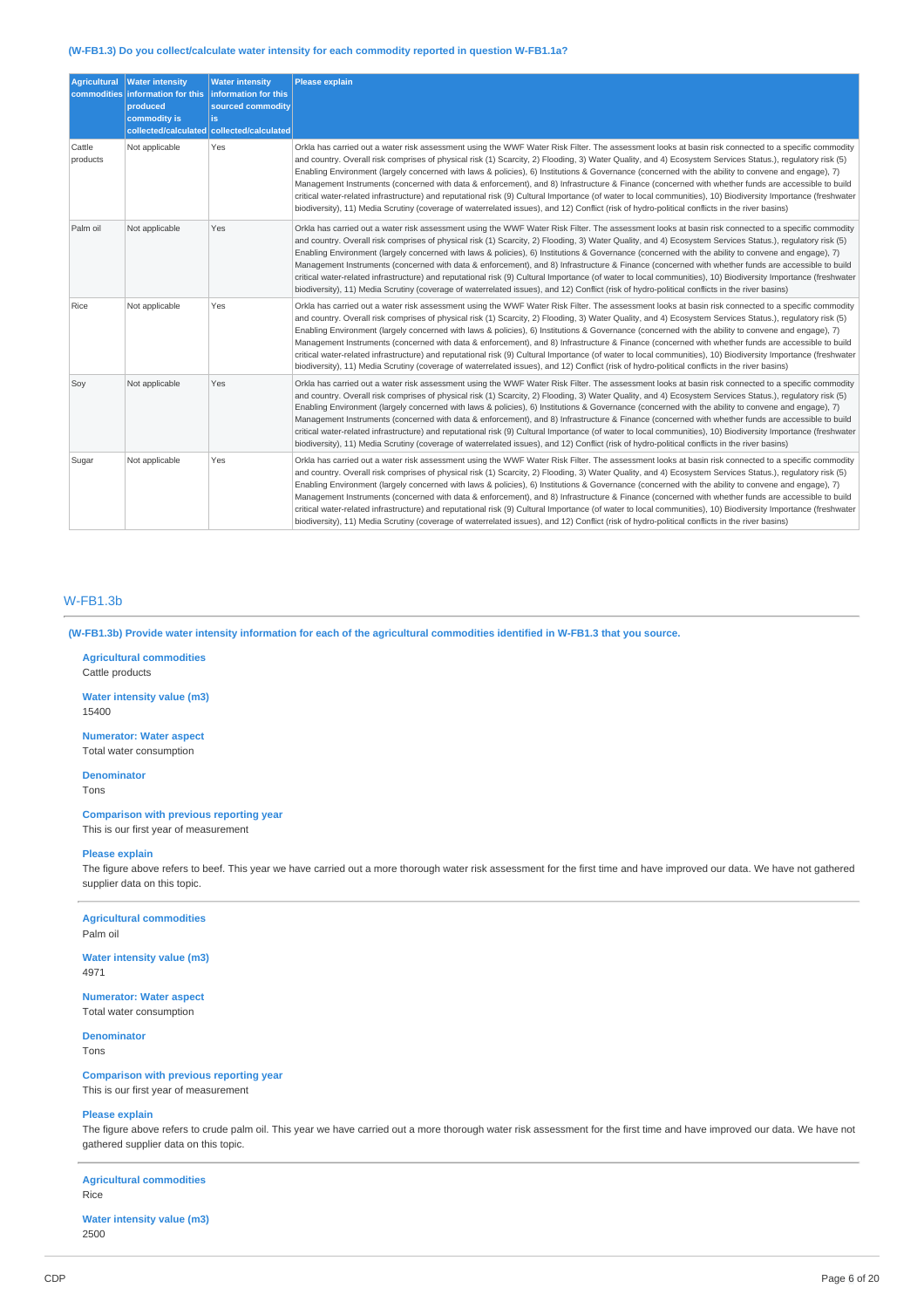## **Numerator: Water aspect**

Total water consumption

#### **Denominator** Tons

## **Comparison with previous reporting year**

This is our first year of measurement

#### **Please explain**

The figure above refers to paddy rice. This year we have carried out a more thorough water risk assessment for the first time and have improved our data. We have not gathered supplier data on this topic.

**Agricultural commodities** Soy

**Water intensity value (m3)** 2145

**Numerator: Water aspect** Total water consumption

**Denominator** Tons

**Comparison with previous reporting year** This is our first year of measurement

#### **Please explain**

The figure above refers to soybeans. This year we have carried out a more thorough water risk assessment for the first time and have improved our data. We have not gathered supplier data on this topic.

**Agricultural commodities** Sugar

**Water intensity value (m3)**

920

**Numerator: Water aspect** Total water consumption

#### **Denominator** Tons

**Comparison with previous reporting year** This is our first year of measurement

# **Please explain**

The figure above refers to sugar made from sugar beet. This year we have carried out a more thorough water risk assessment for the first time and have improved our data. We have not gathered supplier data on this topic.

# W1.4

**(W1.4) Do you engage with your value chain on water-related issues?** Yes, our suppliers

## W1.4a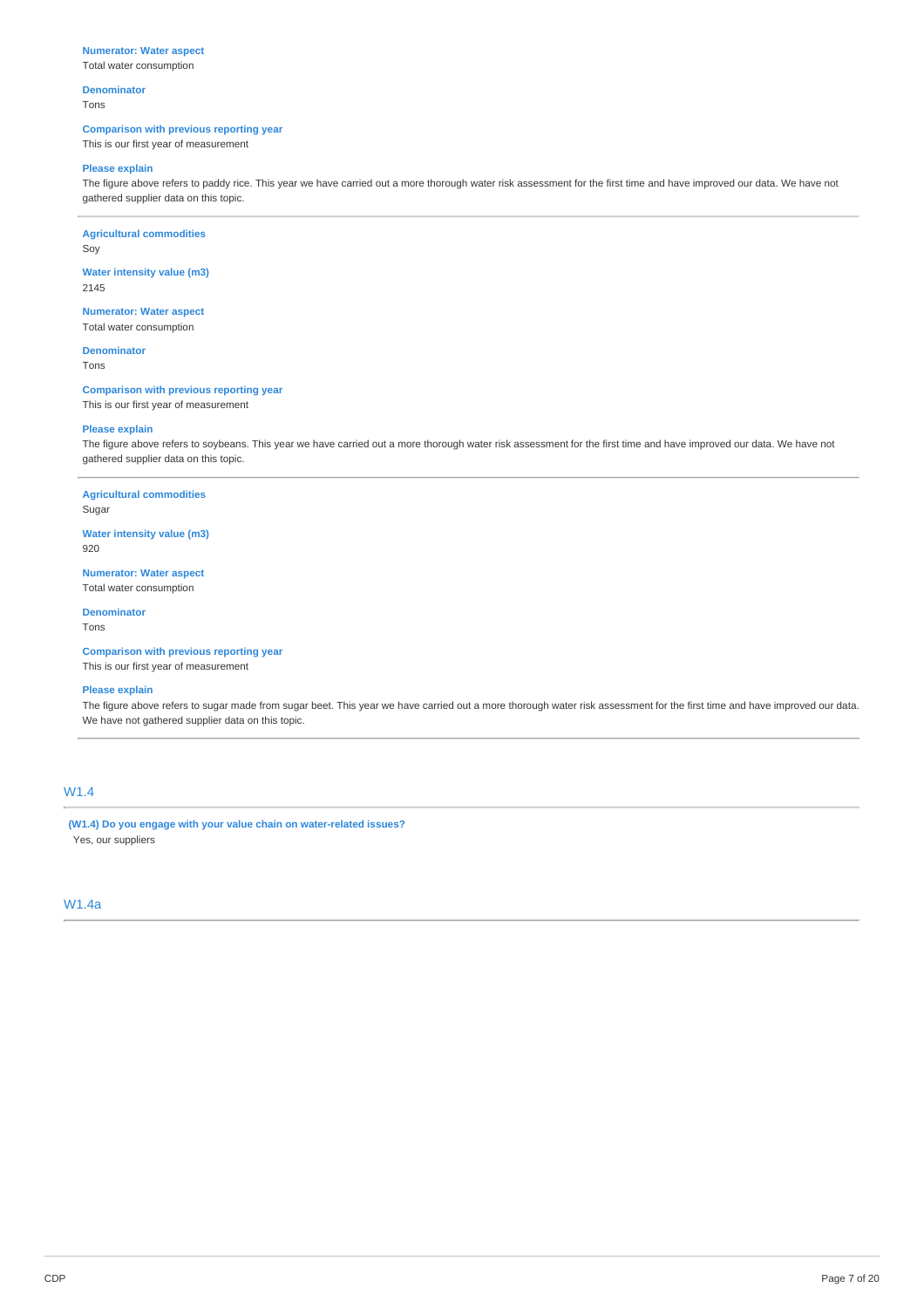(W1.4a) What proportion of suppliers do you request to report on their water use, risks and/or management information and what proportion of your procurement **spend does this represent?**

#### **Row 1**

**% of suppliers by number**

1-25

#### **% of total procurement spend**

76-100

#### **Rationale for this coverage**

At Orkla we work closely with our suppliers all over the world to promote a sustainable value chain for food and grocery products. Regardless of the country concerned, we require that they all comply with the Orkla Supplier Code of Conduct. Orkla's branded consumer goods companies have a total of around 23,000 suppliers. This multitude of suppliers makes it important to give priority to monitoring those considered to be most at risk of failing to comply with our code of conduct. To identify these suppliers, Orkla carry out systematic risk assessments, in which certain countries, production methods and product categories are given a special risk weighting. Approx. 3500 suppliers are considered critical Tier 1 suppliers, standing for 90% of the total purchasing spend. Suppliers are incentivized through our supplier selection process where sustainability is a part and good work within this area can lead to increased volumes or gaining contracts.

#### **Impact of the engagement and measures of success**

Orkla has established a programme to follow-up suppliers based on the risk assessment starting the focus on its most at-risk suppliers and raw material chains. All existing critical suppliers are assessed annually. For non-tier 1 suppliers we have category-based risk assessment process and follow up through our tier 1 suppliers and various type of improvement activities such as certification In our monitoring of direct suppliers, we primarily identify minor discrepancies, which the suppliers are required to remedy. We also ask our most important suppliers to report in SEDEX self-assessment audit tool. Water consumption is a part of the questionnaire that the suppliers are reporting and that they are requested to report on. The programme is successful when all relevant suppliers have been assessed and the risk mitigation process started.

**Comment**

#### W<sub>1</sub> 4h

#### **(W1.4b) Provide details of any other water-related supplier engagement activity.**

**Type of engagement**

Innovation & collaboration

#### **Details of engagement**

Encourage/incentivize innovation to reduce water impacts in products and services Provide training and support on sustainable agriculture practices to improve water stewardship

**% of suppliers by number**

1-25

#### **% of total procurement spend**

26-50

#### **Rationale for the coverage of your engagement**

For several of our high risk commodities such as cocoa, palm oil and soy, we buy certified raw materials. One example of supplier engagament is through the RSPO standard for palm oil where several water related requirements are included. Currently 87% of the palm oil we buy is certified. We have used a risk-based approach to select which categories and suppliers we work with. We have chosen to cooperate with our main and largest suppliers but at the same time providing the most critical raw materials. They all together make up around 25% of our all suppliers.

## **Impact of the engagement and measures of success**

The beneficial outcome of cooperation is that we regularly receive impact reports from our certification providers as well as our suppliers. Our measure of success is that we year on year increase our share of certified palm oil, cocoa and soy until we reach 100% certification.

#### **Comment**

#### W<sub>2</sub>. Business impacts

## W2.1

**(W2.1) Has your organization experienced any detrimental water-related impacts?** No

# W2.2

(W2.2) In the reporting year, was your organization subject to any fines, enforcement orders, and/or other penalties for water-related regulatory violations? No

## W3. Procedures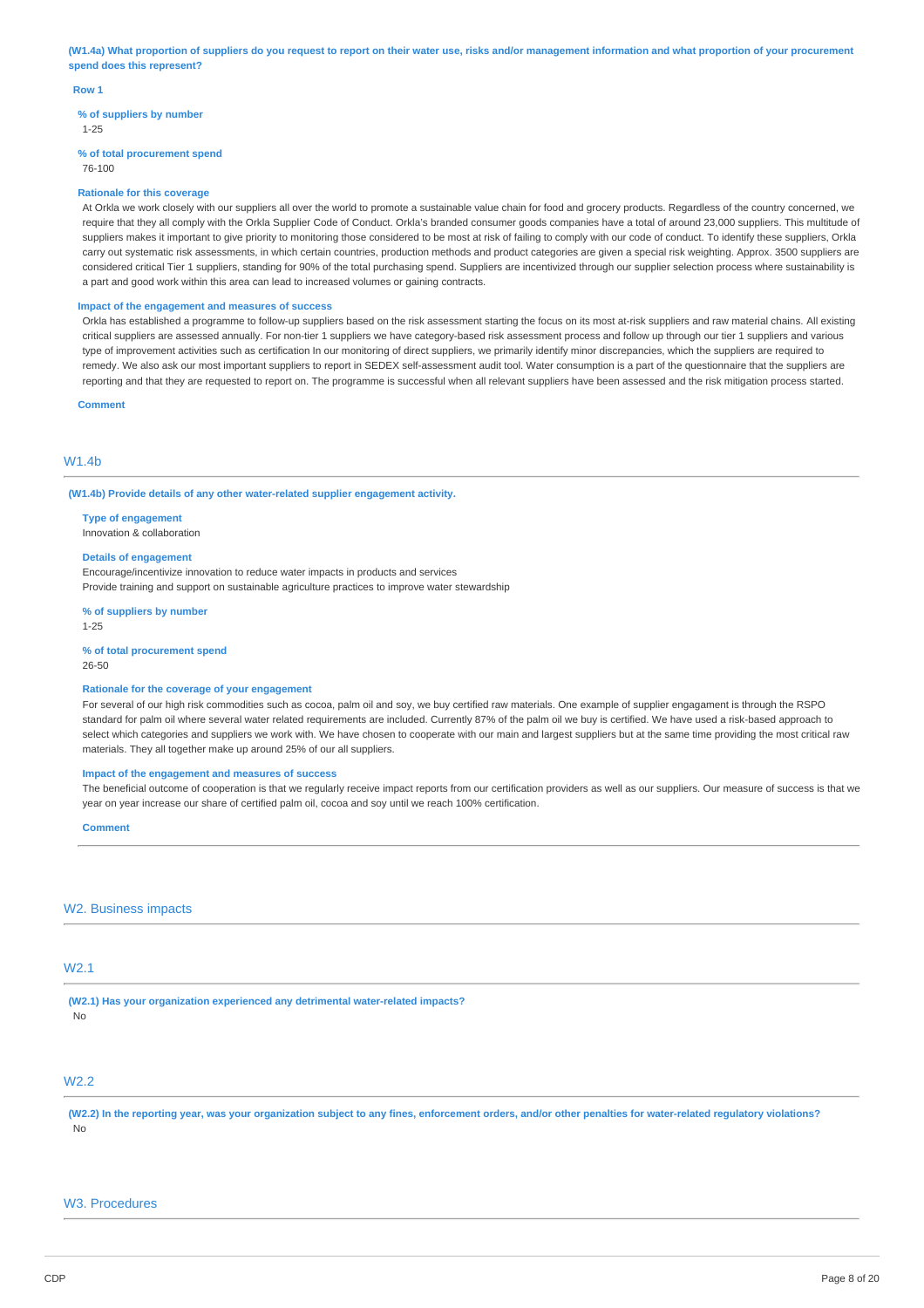(W-FB3.1) How does your organization identify and classify potential water pollutants associated with its food, beverage, and tobacco sector activities that could **have a detrimental impact on water ecosystems or human health?**

In our direct operation we consider following organic pollutants: COD, BOD and particles which are measured in tonnes. Each factory has its own measures to monitor water pollution based on local requirements and regulations. As a company producing food products we have a special focus on organic pollutants to meet the requirements and be compliant with general standards in this matter. This is so far only measured in our own production sites and we have requirements in Orkla EHS Standard Based on ISO standard 14001.

Supply chain: The risk assessment carried out for disclosed commodities using the WWF Water Risk Filter includes "Surface Water Contamination Index" which is looking at biological oxygen demand (BOD) as a widely used umbrella proxy for overall water quality; electrical conductivity (EC) as proxy for salinity balance and pH alteration; and nitrogen, to capture nutrient loading in water bodies. Water-related issues in our supply chain are managed through SMETA audits and various third-party certifications (minimum FSA Silver level according to SAI Platform).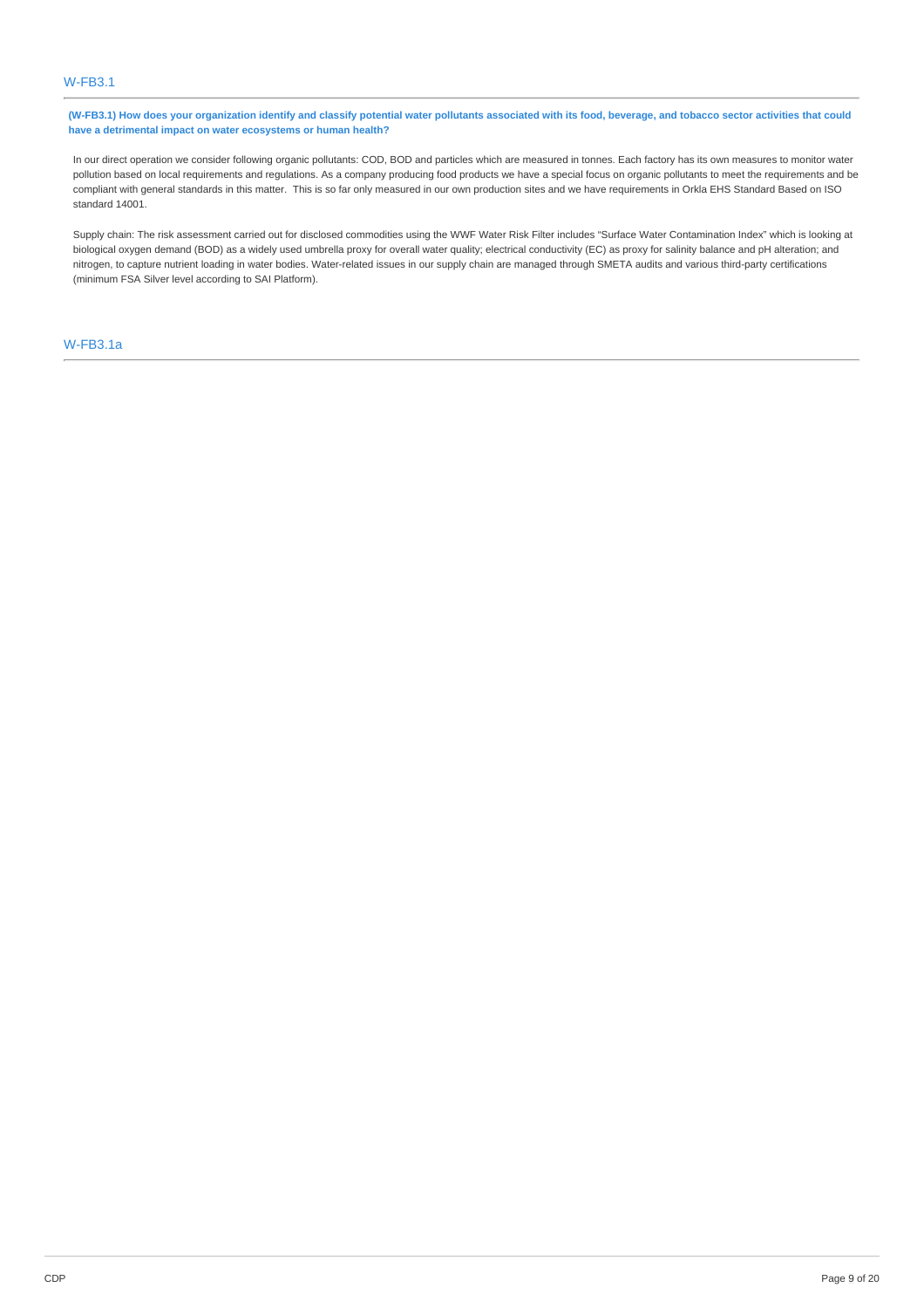#### (W-FB3.1a) Describe how your organization minimizes the adverse impacts of potential water pollutants on water ecosystems or human health associated with **your food, beverage, and tobacco sector activities.**

**Potential water pollutant** Other, please specify (BOD)

**Activity/value chain stage** Manufacturing – direct operations

#### **Description of water pollutant and potential impacts**

BOD (biochemical oxygen demand) is the amount of dissolved oxygen needed by aerobic biological organisms to break down organic mater present in water. The grater BOD the more rapidly oxygen is depleted in the stream. The consequence of this is that aquatic organisms become stressed, suffocate and in the end die. The magnitude of the potential impact is thus high. Therefore monitoring of BOD is crucial in order to avoid destruction of ecosystems. Orkla continuously monitors BOD in water discharge from direct operations.

#### **Management procedures**

Waste water management Follow regulation standards

#### **Please explain**

To avoid the potential impact from BOD Orkla takes care of proper waste water management. The BOD content is regularly measured on annual basis to comply with current regulations and standards. Any deviations are treated and appropriate improvement procedures are implemented. The success is evaluated through comparison of BOD results on year on year basis.

#### **Potential water pollutant**

Other, please specify (COD)

#### **Activity/value chain stage**

Manufacturing – direct operations

#### **Description of water pollutant and potential impacts**

COD (Chemical Oxygen Demand) is a measurement of the oxygen required to oxidize soluble and particulate organic matter in water. Higher COD levels mean a greater amount of oxidizable organic material in water, which will reduce dissolved oxygen (DO) levels. A reduction in DO can lead to anaerobic conditions, which is deleterious to higher aquatic life forms. The magnitude of potential impact is thus high. Therefore monitoring of COD is crucial in order to avoid destruction of ecosystems. Orkla continuously monitors COD in water discharge from direct operations.

#### **Management procedures**

Waste water management Follow regulation standards

#### **Please explain**

To avoid the potential impact from COD Orkla takes care of proper waste water management. The COD content is regularly measured on annual basis to comply with current regulations and standards. Any deviations are treated and appropriate improvement procedures are implemented. The success is evaluated through comparison of COD results on year on year basis.

#### **Potential water pollutant**

Other, please specify (Particles)

#### **Activity/value chain stage**

Manufacturing – direct operations

#### **Description of water pollutant and potential impacts**

Particles in water discharge can deposit on the bottom of the reservoirs that can lead to poor water quality, algal blooms and deposition build-up. For aquatic life, excessive suspended sediment can disrupt natural aquatic migrations, as well damage gills and other organs. The magnitude of potential impact is thus high. Therefore monitoring of particles in discharge water is crucial in order to avoid destruction of ecosystems. Orkla continuously monitors amount of particles in water discharge from direct operations.

#### **Management procedures**

Waste water management Follow regulation standards

#### **Please explain**

To avoid the potential impact from particles in water discharge Orkla takes care of proper waste water management. The particles content is regularly measured on annual basis to comply with current regulations and standards. Any deviations are treated and appropriate improvement procedures are implemented. The success is evaluated through comparison of particles content on year on year basis.

## $M2.3$

**(W3.3) Does your organization undertake a water-related risk assessment?** Yes, water-related risks are assessed

# W3.3a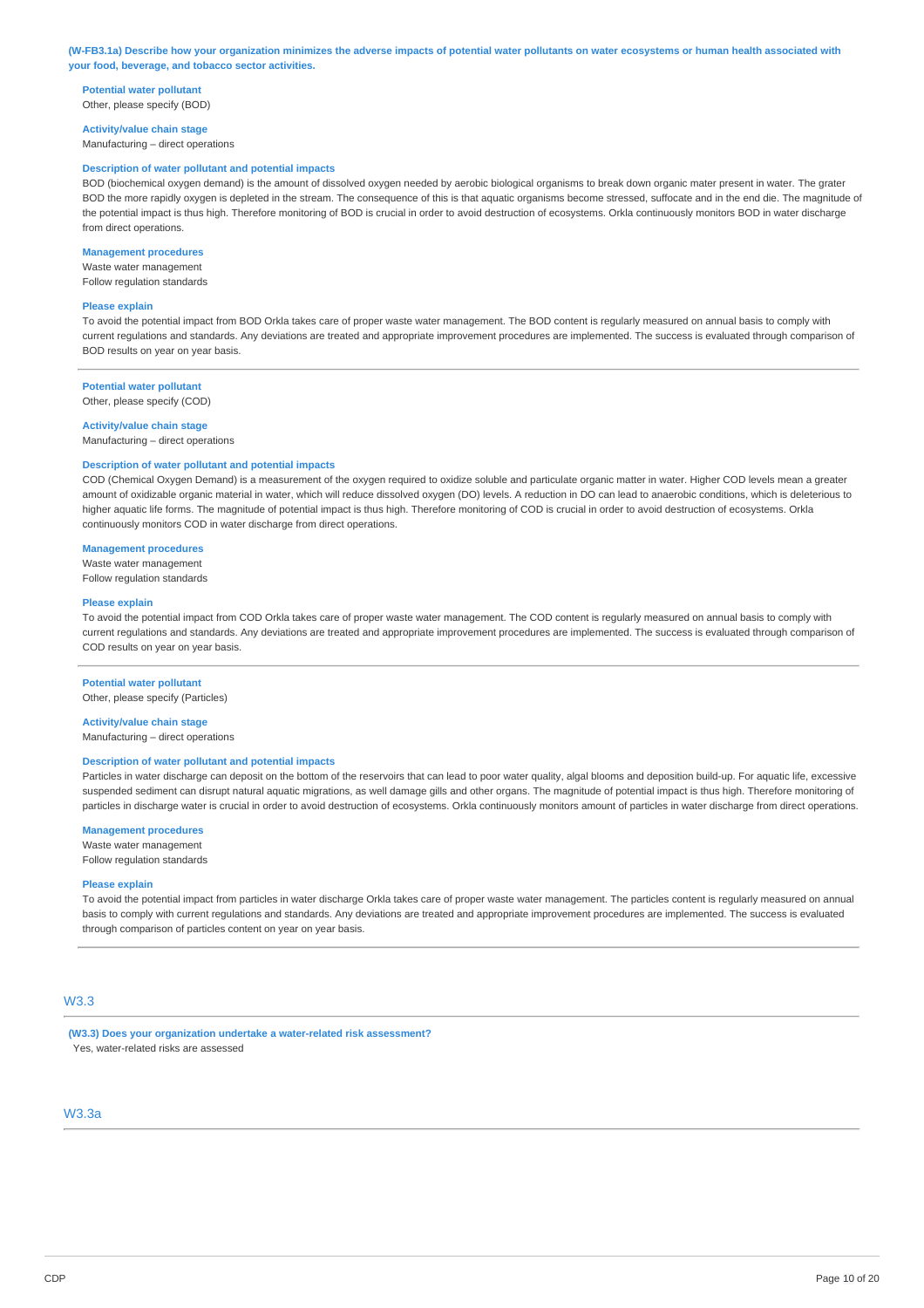## **(W3.3a) Select the options that best describe your procedures for identifying and assessing water-related risks.**

## **Direct operations**

**Coverage**

Full

#### **Risk assessment procedure**

Water risks are assessed as part of other company-wide risk assessment system

#### **Frequency of assessment** More than once a year

**How far into the future are risks considered?** More than 6 years

### **Type of tools and methods used** Tools on the market

Other

## **Tools and methods used** WRI Aqueduct

# **Comment**

**Supply chain**

### **Coverage** Partial

**Risk assessment procedure** Water risks are assessed as a standalone issue

## **Frequency of assessment** Annually

**How far into the future are risks considered?** More than 6 years

## **Type of tools and methods used** Tools on the market

**Tools and methods used** WWF Water Risk Filter

#### **Comment**

## **Other stages of the value chain**

**Coverage** Partial

### **Risk assessment procedure** Water risks are assessed as a standalone issue

**Frequency of assessment** Not defined

## **How far into the future are risks considered?** More than 6 years

**Type of tools and methods used** Databases

## **Tools and methods used** Regional government databases

#### **Comment**

The other parts of value chain are considered a low water related risk.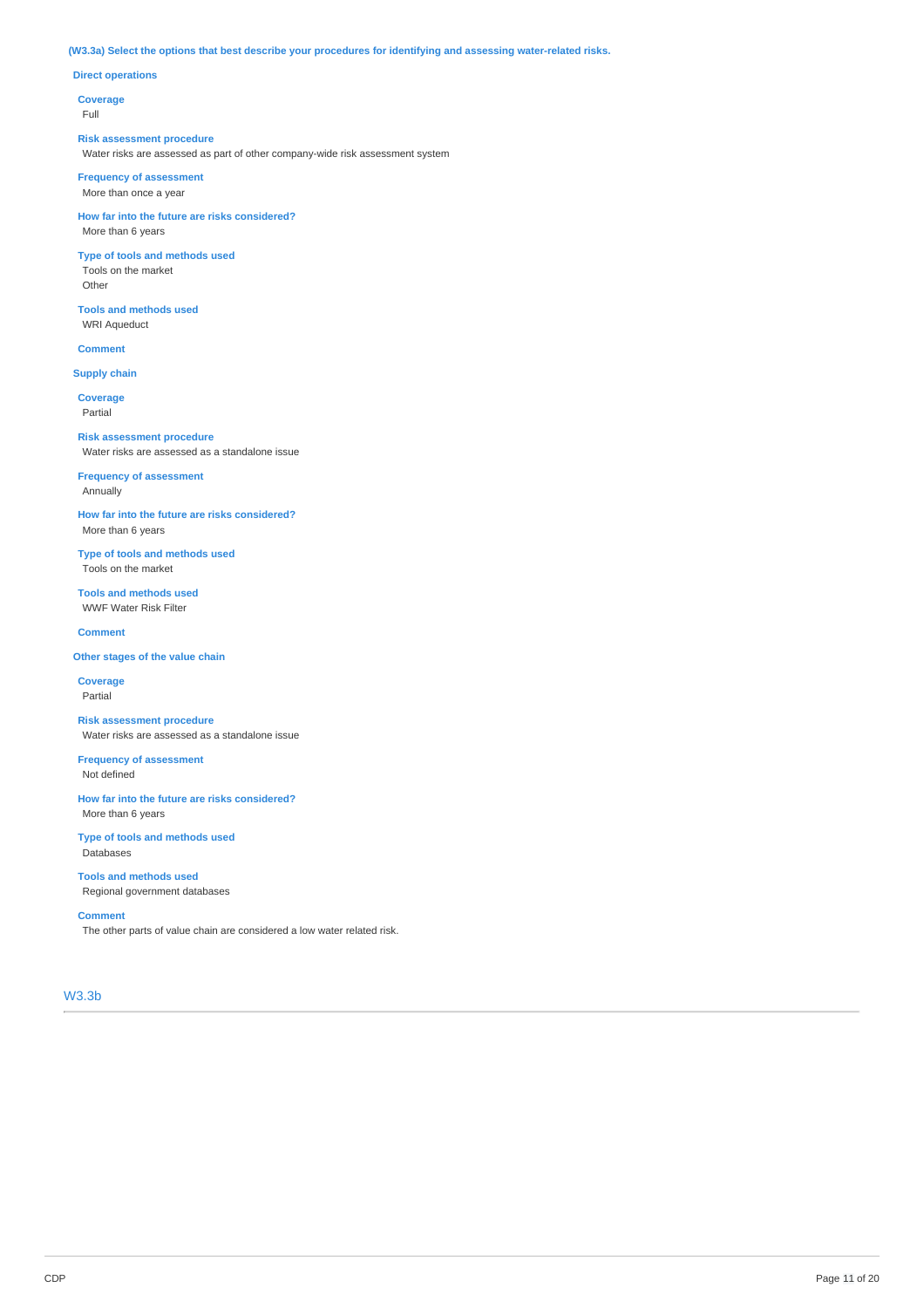# **(W3.3b) Which of the following contextual issues are considered in your organization's water-related risk assessments?**

|                                                                                                | &<br>inclusion                     | Relevance Please explain                                                                                                                                                                                                                                                                                                                                                                                                                                                                                                               |
|------------------------------------------------------------------------------------------------|------------------------------------|----------------------------------------------------------------------------------------------------------------------------------------------------------------------------------------------------------------------------------------------------------------------------------------------------------------------------------------------------------------------------------------------------------------------------------------------------------------------------------------------------------------------------------------|
| Water availability at a<br>basin/catchment level                                               | Relevant,<br>always<br>included    | We consider in our risk assessment process risks related to water availability at a basin/catchment level regarding our direct operations. The raw materials availability is of<br>high importance for our business and therefore all issues that may affect it are given priority. Water availability at a basin/catchment level is monitored through audits. We are<br>using here WRI Aqueduct tool.                                                                                                                                 |
| Water quality at a<br>basin/catchment level                                                    | Relevant.<br>always<br>included    | We consider in our risk assessment process risks related to water quality at a basin/catchment level regarding our direct operations. The raw materials availability is of high<br>importance for our business and therefore all issues that may affect it are given priority. Water quality at a basin/catchment level is monitored through audits. We are using<br>here WRI Aqueduct tool.                                                                                                                                           |
| Stakeholder conflicts<br>concerning water<br>resources at a<br>basin/catchment level           | Relevant.<br>always<br>included    | Stakeholder conflicts concerning water resources at a basin/catchment level are considered in our water-related risk assessment. The raw materials availability is of high<br>importance for our business and therefore all issues that may affect it are given priority. Stakeholder conflicts concerning water resources are monitored through audits.                                                                                                                                                                               |
| Implications of water on<br>your key<br>commodities/raw<br>materials                           | Relevant,<br>sometimes<br>included | We are currently focusing on implications of water on our key commodities because availability of raw materials is of high importance for our business and therefore all issues<br>that may affect it are given priority. However, we aim at implementing all water aspects into our water-related risk assessment in the future. Risks related to implications of<br>water on key commodities/raw materials are assessed with use of WWF Water Risk Filter.                                                                           |
| Water-related regulatory<br>frameworks                                                         | Relevant,<br>sometimes<br>included | We are currently focusing on water-related regulatory frameworks because we see it very important to be compliant with all requirements. However, we aim at implementing<br>all water aspects into our water-related risk assessment in the future. Through Orkla EHS standard all companies are required to at least once a year assess all water-related<br>national requlatory frameworks and update their internal procedures. This is recognised as a tool used to identify risks related to water-related requlatory frameworks. |
| Status of ecosystems<br>and habitats                                                           | Relevant,<br>always<br>included    | Status of ecosystems and habitats is part of our water risk assessment and assessed with use of Water Risk Filter. The raw materials availability is of high importance for our<br>business and therefore all issues that may affect it are given priority.                                                                                                                                                                                                                                                                            |
| Access to fully-<br>functioning, safely<br>managed WASH services included<br>for all employees | Relevant.<br>always                | Access to WASH services for all our employees is a standard in every location where we operate. This ensures a safe work place, hygienic production and decent conditions<br>for all Orkla employees. The tool used to assess risks related to WASH is Orkla EHS standard.                                                                                                                                                                                                                                                             |
| Other contextual issues.<br>please specify                                                     | Please<br>select                   |                                                                                                                                                                                                                                                                                                                                                                                                                                                                                                                                        |

# W3.3c

# **(W3.3c) Which of the following stakeholders are considered in your organization's water-related risk assessments?**

|                                                                | Ŕ.<br><b>inclusion</b>             | Relevance Please explain                                                                                                                                                                                                                                                                                                                                                                                                                                                                                                                                                                                                                                                                                            |
|----------------------------------------------------------------|------------------------------------|---------------------------------------------------------------------------------------------------------------------------------------------------------------------------------------------------------------------------------------------------------------------------------------------------------------------------------------------------------------------------------------------------------------------------------------------------------------------------------------------------------------------------------------------------------------------------------------------------------------------------------------------------------------------------------------------------------------------|
| Customers                                                      | Relevant.<br>always<br>included    | We are working with development of products reducing water consumption e.g. detergents used by customers. Since we are a producer of products requiring water in the use phase<br>and on the other hand consumer of water in direct operation as well as supply chain, it is important for us to reduce consumption of water in the whole circle. This is important for<br>several products however are not considered having a water-related risk. We engage with our customers through advertising our products and informing them about our products<br>features in terms of associated water consumption. The information about lower water consumption is provided on the packaging as well as on our website. |
| Employees                                                      | Relevant,<br>always<br>included    | We are working with reduction of wastage of water in our all operations. This is important for us to involve all employees in order to contribute to efficient use of water. We are providing<br>sustainability training for our employees that includes awareness of water issues.                                                                                                                                                                                                                                                                                                                                                                                                                                 |
| Investors                                                      | Relevant,<br>always<br>included    | We are reporting to CDP and other investors initiatives on annual basis providing water-related information to our investors. We do this on demand from our investors and to provide<br>information to public. We meet our investors to discuss sustainability issues including water related aspects.                                                                                                                                                                                                                                                                                                                                                                                                              |
| Local<br>communities                                           | Relevant,<br>always<br>included    | We are reporting in accordance with requirements of local authorities. This is important for us to include local communities in water-related risk assessment since they are vulnerable.<br>We meet with local communities' leaders to get an overview of situation in locations where we operate and solve identified issues.                                                                                                                                                                                                                                                                                                                                                                                      |
| <b>NGOs</b>                                                    | Relevant,<br>sometimes<br>included | We cooperate with local NGO there where relevant. Dialogue with NGO is a part of our water-related risks assessment process and contribute to have a complete overview of water-<br>related issues in relevant locations. We meet with leaders of NGOs to get an overview of situation in locations where we operate and cooperate on identified issues.                                                                                                                                                                                                                                                                                                                                                            |
| Other water<br>users at a<br>basin/catchment included<br>level | Relevant.<br>always                | We cooperate with other water users at a basin/catchment level there where relevant. Dialoque with them is a part of our water-related risks assessment process and contribute to<br>have a complete overview of water-related issues in relevant locations.                                                                                                                                                                                                                                                                                                                                                                                                                                                        |
| Regulators                                                     | Relevant,<br>always<br>included    | We cooperate with regulators there where relevant. Dialogue with regulators is a part of our water-related risks assessment process and contribute to have a complete overview of<br>water-related issues in relevant locations.                                                                                                                                                                                                                                                                                                                                                                                                                                                                                    |
| River basin<br>management<br>authorities                       | Relevant,<br>always<br>included    | We cooperate with river basins management authorities there where relevant. Dialogue with them is a part of our water-related risks assessment process and contribute to have a<br>complete overview of water-related issues in relevant locations.                                                                                                                                                                                                                                                                                                                                                                                                                                                                 |
| Statutory<br>special interest<br>groups at a<br>local level    | Relevant,<br>always<br>included    | We cooperate with statutory special interest groups at a local level there where relevant. Dialogue with them is a part of our water-related risks assessment process and contribute to<br>have a complete overview of water-related issues in relevant locations.                                                                                                                                                                                                                                                                                                                                                                                                                                                  |
| Suppliers                                                      | Relevant,<br>sometimes<br>included | We include our suppliers in water-related risk assessment because we depend upon supply of a vast of different raw materials. To keep production not interrupted we need to make<br>sure our suppliers provide the raw materials and that the raw materials are produced sustainably. We meet with our suppliers and gather information from them through SEDEX<br>reporting.                                                                                                                                                                                                                                                                                                                                       |
| Water utilities at<br>a local level                            | Relevant,<br>always<br>included    | We cooperate with water utilities at a local level there where relevant. Dialogue with them is a part of our water-related risks assessment process and contribute to have a complete<br>overview of water-related issues in relevant locations.                                                                                                                                                                                                                                                                                                                                                                                                                                                                    |
| Other<br>stakeholder,<br>please specify                        | Please<br>select                   |                                                                                                                                                                                                                                                                                                                                                                                                                                                                                                                                                                                                                                                                                                                     |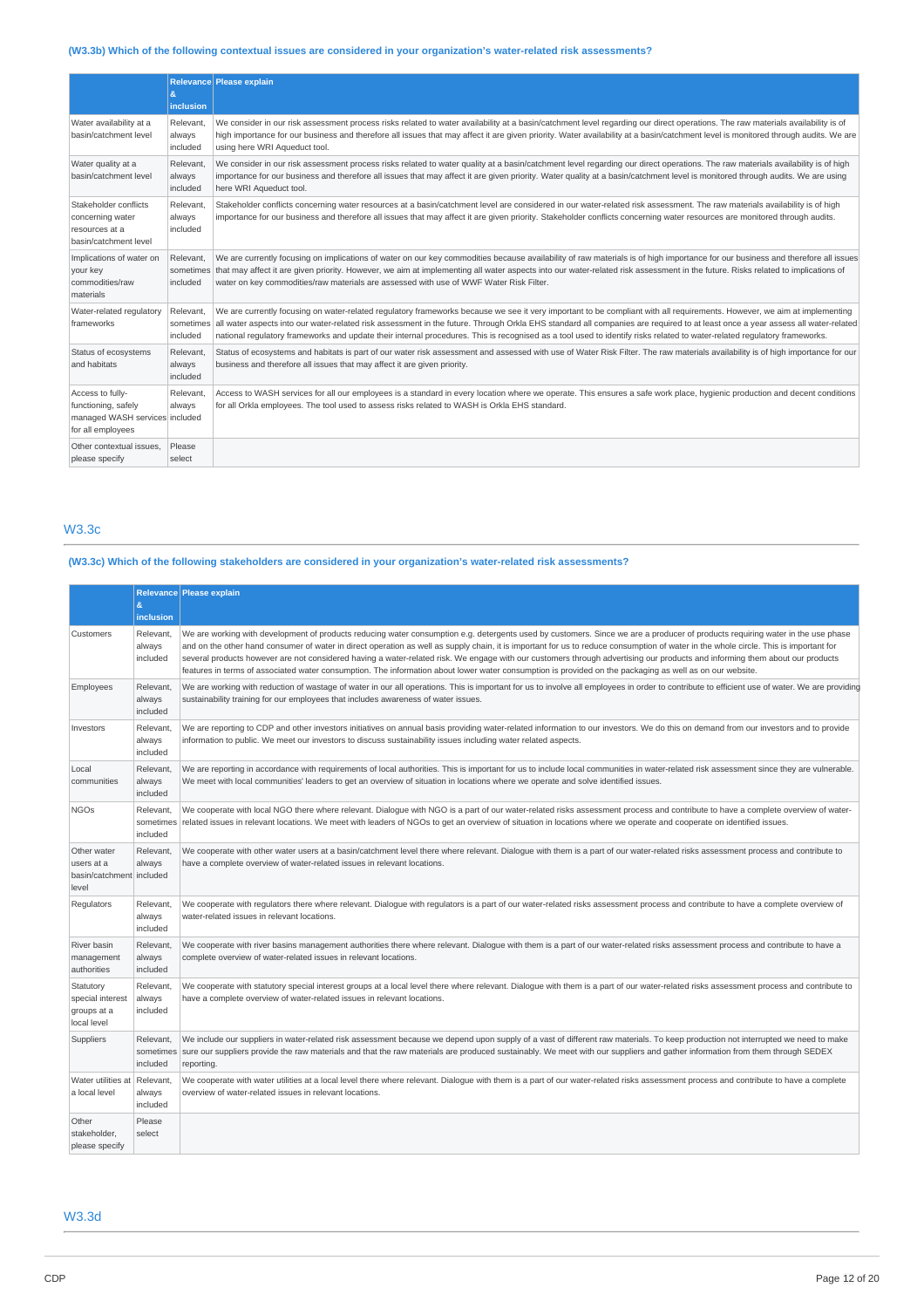(W3.3d) Describe your organization's process for identifying, assessing, and responding to water-related risks within your direct operations and other stages of **your value chain.**

#### i) risks identification and assessment on company level

The Board of Directors attaches importance to ensuring that risk is managed systematically in all parts of the Group and considers this a prerequisite for long-term value creation for shareholders, employees and society at large. Orkla has adopted a structured approach to identifying risk factors and implementing risk-mitigating measures in ite operations.

In all aspects of business operations within the Orkla Group, risk evaluation is an ongoing process, including an assessment of regulatory, customer behaviour change, reputational, political, technical, physical risks. Companies within the Group's portfolio operates in different industries and in more than 20 different countries, so all kind of risks are considered before entering into a new business or a new country, including exposure to water-related risks. Risks assessments is carried out routinely in all units, and thereafter presented to and discussed by the internal boards of directors as part of the budget process.

ii) the process for assessing the potential size and scope of identified risks and the process by which organization determines the relative significance of climate-related risks in relation to other risks;

Orkla has developed a materiality assessment of all sustainability issues considered relevant to Orkla, including water-related issues. Water-related issues in direct operation and supply chain are assessed with use of WRI Aqueduct tool and SEDEX reporting. WRI Aqueduct's tools map water risks such as floods, droughts, and stress, using opensource, peer reviewed data. Orkla is using this online tool to map all production sites and assess the risks level. In addition, we are using SEDEX reporting as a way of gathering information on different water aspects from our suppliers. The reporting is on regular basis and the outcomes of it provide us with important information in terms of our water-related strategy.

Through the process we assess the potential commercial and sustainability impact of the risks and opportunities . The methodology is based on the recommendations of GRI.

To ensure ongoing risk monitoring in individual companies, all boards of operational subsidiaries are required to carry out a thorough analysis of the company's risk picture and internal control function at least twice a year, in addition to the risk analysis that is an integral part of the company's decision-making processes. The Group's risk management lies within the remit of the finance functions and is intended to ensure that all risk of significance for Orkla's value creation is identified, analysed and effectively dealt with by business areas and specialised staffs. This entails, among other things, continuously monitoring important risk indicators in order to reassess the Group's level of risk and associated risk mitigation measures, if necessary, and ensuring that Orkla's risk management is in compliance with relevant regulatory requirements and reasonably satisfactory to Orkla's stakeholders. Designated risk management experts carry out detailed risk analyses in certain specialized fields and are responsible for selected measures to mitigate risk at Group level. The Central Finance staff are responsible for Orkla's risk management model, including presenting Orkla's consolidated risk profile to the Group Executive Board, the Board of Directors and the Board's Audit Committee, as well as maintaining instructions and guidelines for risk management and reporting.

iii) how the outcomes of the risk assessment process are used to inform the internal decision making process:

Outcomes of water-related risks assessment are used to set the targets in Orkla sustainability strategy and to develop needed plans and activities to meet the targets. This is followed up on a regular basis.

## W4. Risks and opportunities

# **W4.1**

(W4.1) Have you identified any inherent water-related risks with the potential to have a substantive financial or strategic impact on your business? No

## W4.1a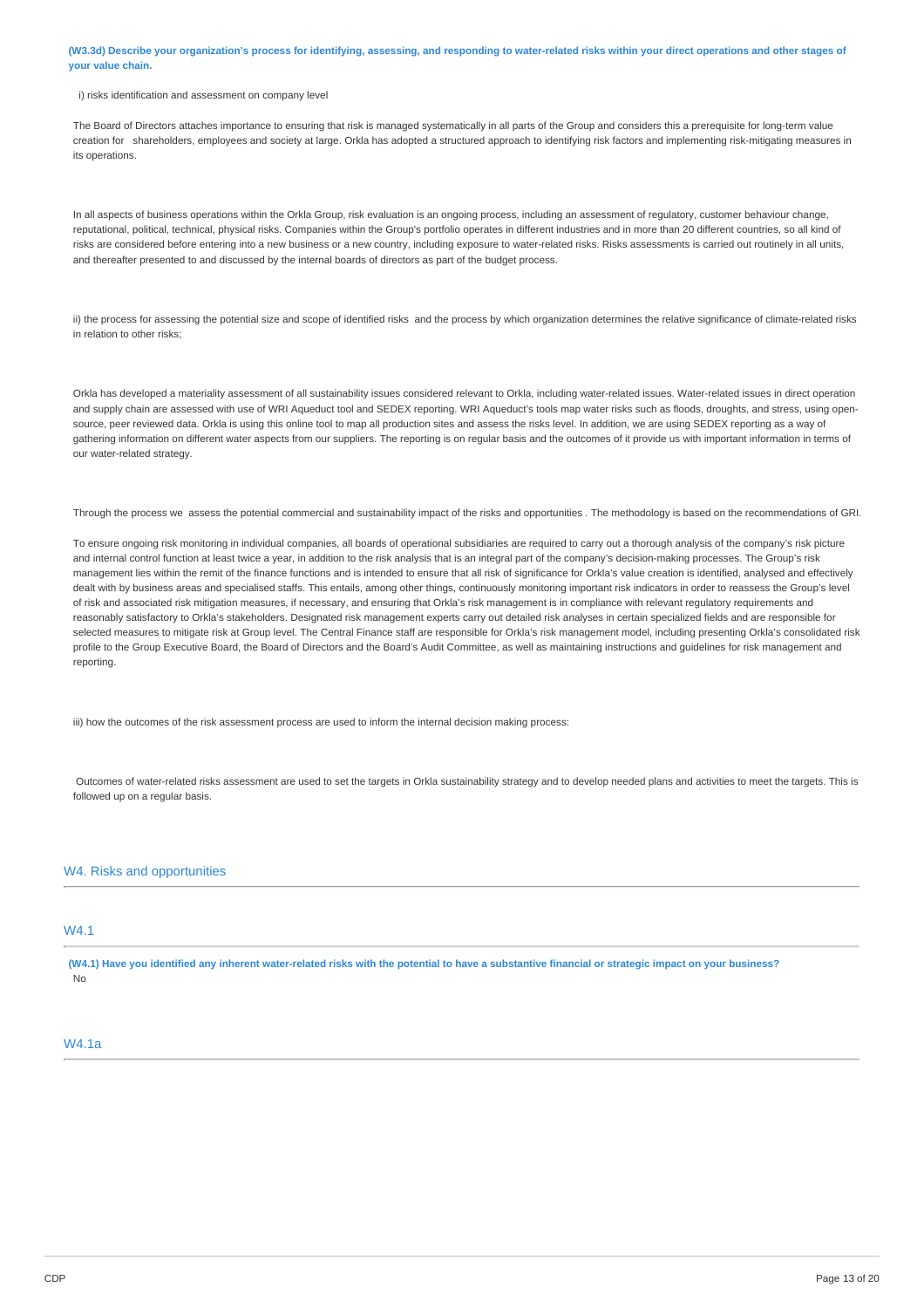#### **(W4.1a) How does your organization define substantive financial or strategic impact on your business?**

During 2018 we started looking into the recommendations on risk assessment and reporting from the TCFD. In 2019, we carried out a structured workshop processes to develop a more comprehensive and detailed of climate-related risk assessment and the commercial implications for Orkla. Substantive financial or strategic impact is an impact that has a material effect on Orkla's current or future profitability. The clear risk criteria's are defined in the management system.

We see substantial financial opportunities linked to product development and production efficiency. In most of the markets in which Orkla is present, demands for healthy food, plant-based products and grocery products with environmentally friendly packaging are clear consumer trends. Orkla is responding to these changes proactively by maintaining a long-term focus on e.g. sustainable raw material production. Drought and bad weather has impacted the production and hence, the price of certain agricultural raw materials purchased by Orkla. Changing weather patterns also pushed the price of energy and water up in some of the countries in which we have production facilities. We anticipate continued volatility in the price of raw materials, energy and water in the years ahead, but expect the consequences of extreme weather to be moderate for Orkla in the short and medium term.

Substantive financial or strategic impact is an impact that has a material effect on Orkla's current or future profitability. Orkla considers impacts with a cost above 25 MNOK as high in our risk assessments, as well as in contingency cases and this relates to both direct operations and supply chain. A substantive risk is 5% of enterprice value. As Orkla do have several small companies, the related cost value will vary.

## **W4.2b**

(W4.2b) Why does your organization not consider itself exposed to water risks in its direct operations with the potential to have a substantive financial or **strategic impact?**

| <b>Primary reason</b>                                        | <b>Please explain</b>                                                                                                                                                                                                                                                                                           |
|--------------------------------------------------------------|-----------------------------------------------------------------------------------------------------------------------------------------------------------------------------------------------------------------------------------------------------------------------------------------------------------------|
| Row Risks exist, but no<br>substantive impact<br>anticipated | Most of our factories are located in Europe where water-related risks are identified and assessed. The infrastructure in these countries is in general well maintained and we<br>introduce measures and initiatives where necessary. Therefore, we do not see any issues that could pose us a significant risk. |

## W4.2c

(W4.2c) Why does your organization not consider itself exposed to water risks in its value chain (beyond direct operations) with the potential to have a **substantive financial or strategic impact?**

| <b>Primary reason</b>                                        | <b>Please explain</b>                                                                                                                                                                                                                                                                                                              |
|--------------------------------------------------------------|------------------------------------------------------------------------------------------------------------------------------------------------------------------------------------------------------------------------------------------------------------------------------------------------------------------------------------|
| Row Risks exist, but no<br>substantive impact<br>anticipated | Our main suppliers are located in the Nordic region and Europe which are not currently defined as water stress areas. The infrastructure in these countries is in general well<br>maintained and we introduce measures and initiatives where necessary. Therefore, we do not see any issues that could pose us a significant risk. |

## W4.3

(W4.3) Have you identified any water-related opportunities with the potential to have a substantive financial or strategic impact on your business? No

## W4.3b

**(W4.3b) Why does your organization not consider itself to have water-related opportunities?**

| <b>Primary</b>  | Please explain                                                                                                                                                                                                                                                                                                                                                                                                                                                                                                                                                                                                                                                                                                                                                                                                                                                                                                                                                                                                            |
|-----------------|---------------------------------------------------------------------------------------------------------------------------------------------------------------------------------------------------------------------------------------------------------------------------------------------------------------------------------------------------------------------------------------------------------------------------------------------------------------------------------------------------------------------------------------------------------------------------------------------------------------------------------------------------------------------------------------------------------------------------------------------------------------------------------------------------------------------------------------------------------------------------------------------------------------------------------------------------------------------------------------------------------------------------|
| <b>reason</b>   |                                                                                                                                                                                                                                                                                                                                                                                                                                                                                                                                                                                                                                                                                                                                                                                                                                                                                                                                                                                                                           |
| lin<br>progress | Row Evaluation During 2021 we have carried out a water risk assessment using the WWF Water Risk Filter. Currently this tool only includes risk but they are working on implementing an opportunities part which<br>we will use once available. Availability and sourcing materials from local regions (the Nordics and Europe) can be seen as an opportunity. One example of how this can be used is by identifying<br>possibilities for production of agricultural raw materials in Nordic and European countries in order to secure supply of important raw materials that today are produced in areas that may have higher<br>water-related risk. Since we today source a small share of our raw materials from high risk water regions this potential opportunity is estimated as non-substantive. Evaluation of opportunities is an<br>ongoing process and will be accomplished in several years timeframe. For assessment of opportunities we will probably be using different tools as well as internal resources. |

#### W6. Governance

## W6.1

**(W6.1) Does your organization have a water policy?**

Yes, we have a documented water policy, but it is not publicly available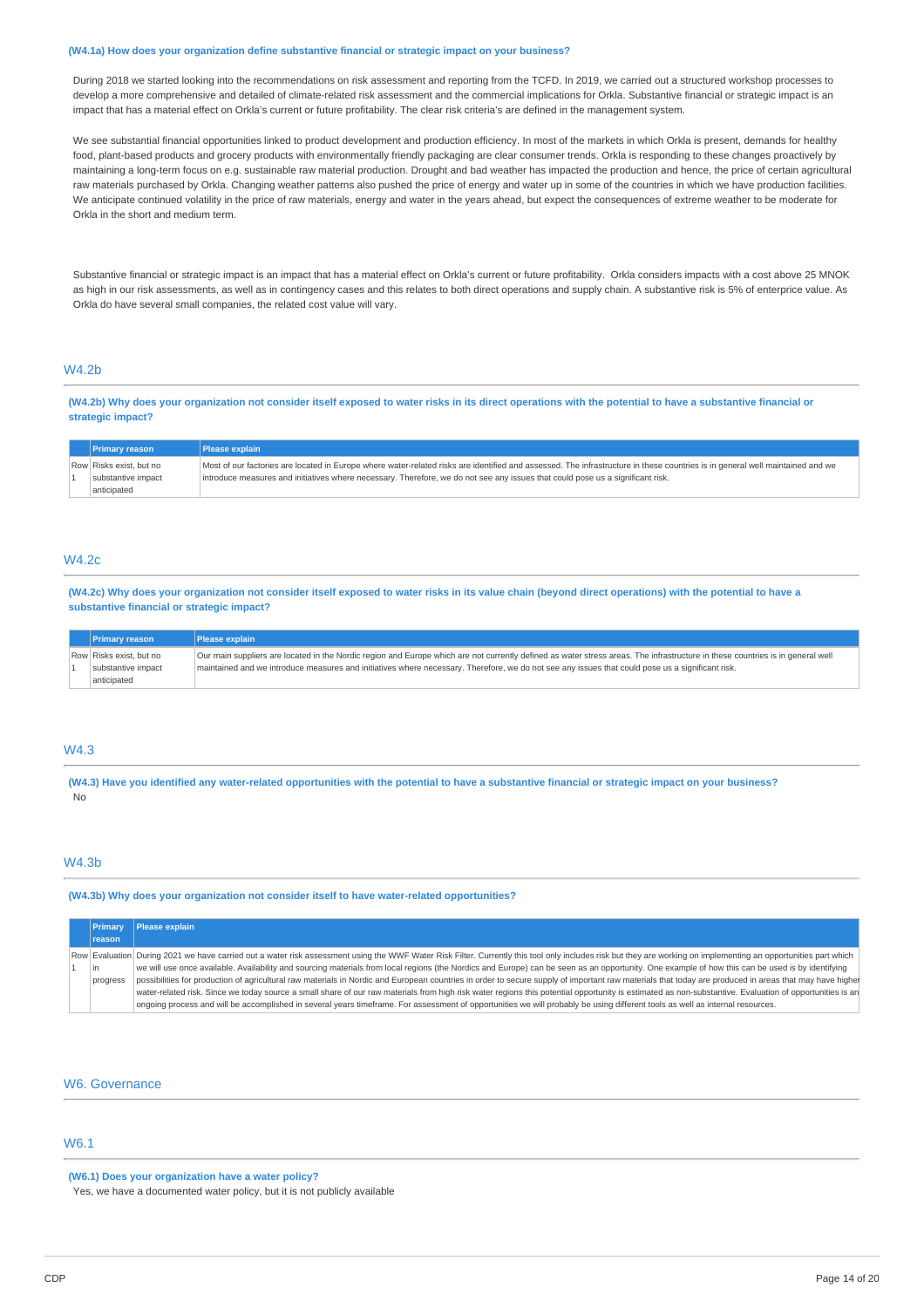## **(W6.1a) Select the options that best describe the scope and content of your water policy.**

|              | <b>Scope</b>         | <b>Content</b>                                                                                                                                                                                                                                                                                                                               | <b>Please explain</b>                                                                                                                                                                                                                                                                                                                                                                                                                                                                                                                                                                                                                                                                                                                                                                                                                                                                                                                                                                                                                                                                                                                                                                                                                                                                                                                                                                                                                                                                                                                                                                                                                                                                                                                                                                                                                                                                                                                                                                                                                                                                                                                                                                                                                                                                                                                                                                         |
|--------------|----------------------|----------------------------------------------------------------------------------------------------------------------------------------------------------------------------------------------------------------------------------------------------------------------------------------------------------------------------------------------|-----------------------------------------------------------------------------------------------------------------------------------------------------------------------------------------------------------------------------------------------------------------------------------------------------------------------------------------------------------------------------------------------------------------------------------------------------------------------------------------------------------------------------------------------------------------------------------------------------------------------------------------------------------------------------------------------------------------------------------------------------------------------------------------------------------------------------------------------------------------------------------------------------------------------------------------------------------------------------------------------------------------------------------------------------------------------------------------------------------------------------------------------------------------------------------------------------------------------------------------------------------------------------------------------------------------------------------------------------------------------------------------------------------------------------------------------------------------------------------------------------------------------------------------------------------------------------------------------------------------------------------------------------------------------------------------------------------------------------------------------------------------------------------------------------------------------------------------------------------------------------------------------------------------------------------------------------------------------------------------------------------------------------------------------------------------------------------------------------------------------------------------------------------------------------------------------------------------------------------------------------------------------------------------------------------------------------------------------------------------------------------------------|
| $\mathbf{1}$ | Row Company-<br>wide | Description of<br>business<br>dependency on<br>water<br>Description of<br>business impact<br>on water<br>Description of<br>water-related<br>performance<br>standards for<br>direct operations<br>Description of<br>water-related<br>standards for<br>procurement<br>Company water<br>targets and goals<br>Commitment to<br>align with public | Orkla Water Policy, as well as targets to reduce and control water consumption is company wide. Detailed requirements are described in the Orkla Environmental, Health and<br>Safety Standard. Orkla has targets and goals for reduction of water in own operation which is a part of the Sustainability strategy and also communicated in Orkla Annual<br>report. The target for 2025 is a reduction in water consumption of 30% compared to baseline year 2014. Objectives for all operations are to reduce and control the water<br>consumption and discharge of water. In addition to consumption of water in own production Orkla consume raw materials that require high quality water. Orkla is therefore both<br>directly and indirectly dependent on water supplies with high quality. Hence, business dependency on water is an important part of our water policy. The scarcity of water<br>predicted in several areas on the world gives Orkla a responsibility on how to reduce the consumption as well as the impact on water in the value chain. Production of important<br>raw materials for the Orkla operations require both use of water but also discharged that need to be controlled. Therefore, we set our own water-related targets and goals and<br>are committed to several SDGs. By the SDG target "Life on Land" Orkla have several initiatives including focus on water by contributing to responsible farming practices. An<br>example is cooperation with local communities leaving in river basins crucial for our direct and indirect operations we ensure their access to sufficient amount of good quality<br>water. Orkla is one of the first companies to commit to the EU's sustainability objectives for the food industry. In launching the EU Code of Conduct on Responsible Food<br>Business and Marketing Practices, the European Commission is setting ambitious, clear objectives for ways in which the food sector is to contribute to achieving sustainable<br>food systems. Orkla recognise the linkages between water scarcity and climate change and the SDG Climate Action is an important target also including the focus on water<br>scarcity and the climate effect on water. Orkla has engaged with the Science Based Targets Network to participate in developing SBTs for Nature where water is included as<br>an essential element. |
|              |                      | policy initiatives,                                                                                                                                                                                                                                                                                                                          |                                                                                                                                                                                                                                                                                                                                                                                                                                                                                                                                                                                                                                                                                                                                                                                                                                                                                                                                                                                                                                                                                                                                                                                                                                                                                                                                                                                                                                                                                                                                                                                                                                                                                                                                                                                                                                                                                                                                                                                                                                                                                                                                                                                                                                                                                                                                                                                               |
|              |                      | such as the SDGs<br>Acknowledgement                                                                                                                                                                                                                                                                                                          |                                                                                                                                                                                                                                                                                                                                                                                                                                                                                                                                                                                                                                                                                                                                                                                                                                                                                                                                                                                                                                                                                                                                                                                                                                                                                                                                                                                                                                                                                                                                                                                                                                                                                                                                                                                                                                                                                                                                                                                                                                                                                                                                                                                                                                                                                                                                                                                               |
|              |                      | of the human right<br>to water and<br>sanitation                                                                                                                                                                                                                                                                                             |                                                                                                                                                                                                                                                                                                                                                                                                                                                                                                                                                                                                                                                                                                                                                                                                                                                                                                                                                                                                                                                                                                                                                                                                                                                                                                                                                                                                                                                                                                                                                                                                                                                                                                                                                                                                                                                                                                                                                                                                                                                                                                                                                                                                                                                                                                                                                                                               |
|              |                      | Recognition of<br>environmental                                                                                                                                                                                                                                                                                                              |                                                                                                                                                                                                                                                                                                                                                                                                                                                                                                                                                                                                                                                                                                                                                                                                                                                                                                                                                                                                                                                                                                                                                                                                                                                                                                                                                                                                                                                                                                                                                                                                                                                                                                                                                                                                                                                                                                                                                                                                                                                                                                                                                                                                                                                                                                                                                                                               |
|              |                      | linkages, for<br>example, due to<br>climate change                                                                                                                                                                                                                                                                                           |                                                                                                                                                                                                                                                                                                                                                                                                                                                                                                                                                                                                                                                                                                                                                                                                                                                                                                                                                                                                                                                                                                                                                                                                                                                                                                                                                                                                                                                                                                                                                                                                                                                                                                                                                                                                                                                                                                                                                                                                                                                                                                                                                                                                                                                                                                                                                                                               |

#### W6.2

**(W6.2) Is there board level oversight of water-related issues within your organization?** Yes

## W6.2a

(W6.2a) Identify the position(s) (do not include any names) of the individual(s) on the board with responsibility for water-related issues.

**Position of individu Please explain** Director on board The Orkla Sustainability Strategy and EHS management (including water-related issues), are anchored at Orkla Group Executive Board and the Board of Directors. The Audit Committee of the Board of Directors performs a review of the risk picture with a 0-5 year perspective, including sustainability risks. The Committee reports to the Chairman of the Board. Director on Board responsibility is to control achievement of the water-related target and goals. In addition, Director on Board is requesting for initiatives and actions needed for reaching water-related targets and goals.

## W6.2b

**(W6.2b) Provide further details on the board's oversight of water-related issues.**

| <b>Frequency that Governance</b><br>water-related<br>issues are a<br>scheduled<br>agenda item | <b>Imechanisms</b><br>into which<br><b>water-related</b><br><b>issues</b> are<br>integrated              | <b>Please explain</b>                                                                                                                                                                                                                                                                                                                                                                                                                                                                                                                                                                                                                                                                                             |  |
|-----------------------------------------------------------------------------------------------|----------------------------------------------------------------------------------------------------------|-------------------------------------------------------------------------------------------------------------------------------------------------------------------------------------------------------------------------------------------------------------------------------------------------------------------------------------------------------------------------------------------------------------------------------------------------------------------------------------------------------------------------------------------------------------------------------------------------------------------------------------------------------------------------------------------------------------------|--|
| Row Scheduled -<br>some meetings                                                              | Reviewing and<br>quiding corporate<br>responsibility<br>strategy<br>Setting<br>performance<br>objectives | Orkla has developed Group targets for sustainability towards 2025. These include water-related targets. Orkla's Board of Directors monitors the Group's efforts by means<br>of an annual assessment of progress in sustainability work, quarterly reviews of changes in key EHS indicators and ongoing discussion of individual matters considered to<br>be of material importance of Orklas operations. Orkla's Group Director of Corporate Communications and Corporate Affairs has administrative responsibility for Orkla's<br>corporate responsibility work, and determines which matters are to be submitted to the Board of Directors. The Board also assesses Orkla's annual sustainability<br>reporting. |  |

## W6.3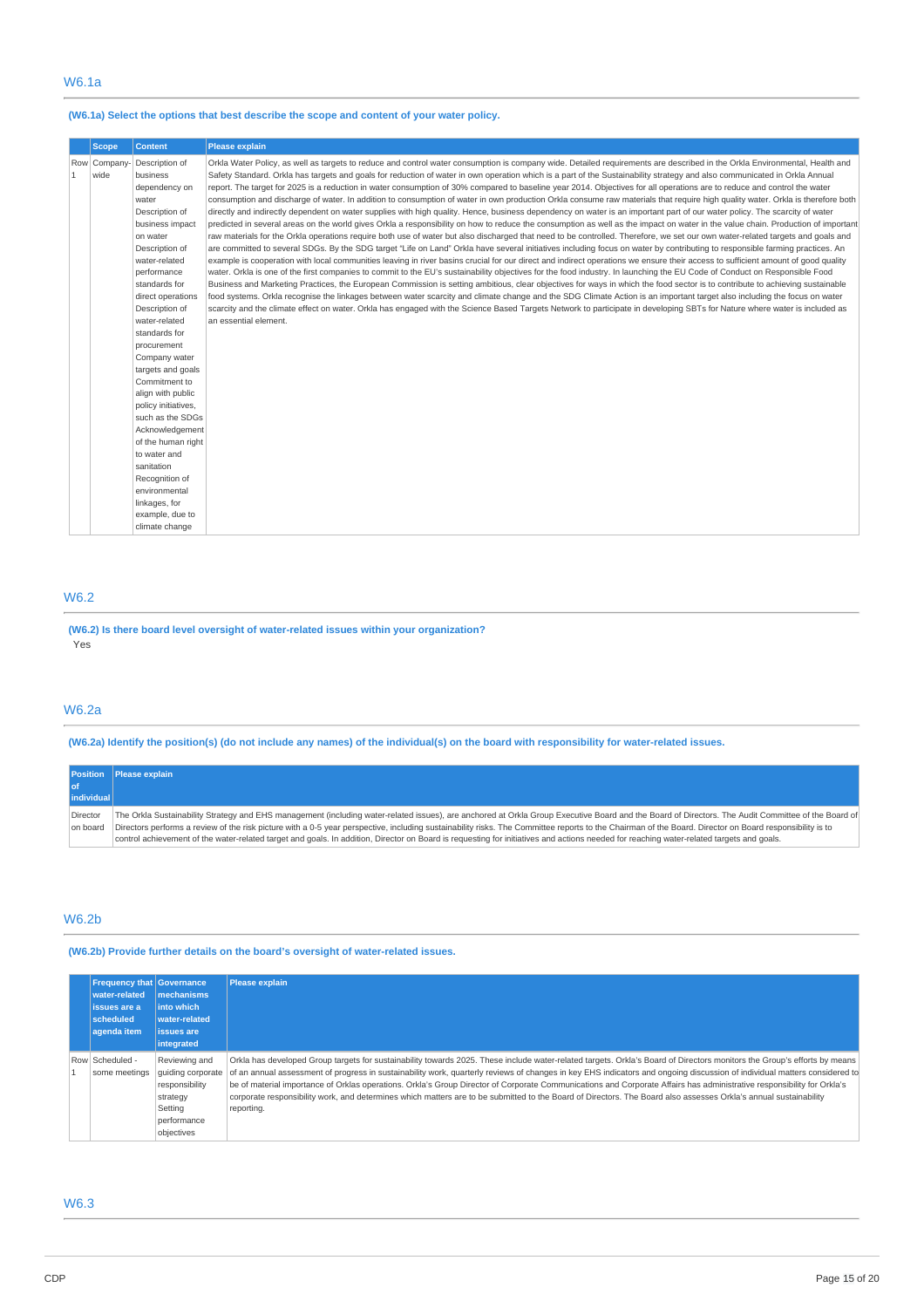#### (W6.3) Provide the highest management-level position(s) or committee(s) with responsibility for water-related issues (do not include the names of individuals).

**Name of the position(s) and/or committee(s)** Chief Executive Officer (CEO)

#### **Responsibility**

Both assessing and managing water-related risks and opportunities

#### **Frequency of reporting to the board on water-related issues**

Annually

#### **Please explain**

CEO has the overall legal and commercial responsibility. The Orkla Sustainability Strategy and EHS-(Environment, Health and Safety) management are anchored at CEO and President of Orkla and the Board of Directors. The CEO has a delegated authority from the Board including the follow-up on EHS performance. An example of waterrelated decision made by CEO is setting the discussion about reduction of water consumption in own production and creating the plans to set a relevant key performance indicators (KPIs). Board of Directors receives annual report that includes water-related aspects and KPIs. CEO verifies the content and targets in the report that is then sent to Board of Directors.

# **Name of the position(s) and/or committee(s)**

Chief Operating Officer (COO)

#### **Responsibility**

Both assessing and managing water-related risks and opportunities

### **Frequency of reporting to the board on water-related issues** Annually

#### **Please explain**

COO (Chief Operating Officer) has a delegated responsibility for EHS within the Group Executive Board.

#### **Name of the position(s) and/or committee(s)**

Other, please specify (Senior Vice President, EHS)

#### **Responsibility**

Both assessing and managing water-related risks and opportunities

## **Frequency of reporting to the board on water-related issues**

Annually

#### **Please explain**

SVP is developing the strategy, support organization in planning and finding initiatives to reduce water consumption and follow up on performance. SVP moniotrs collection of data and indicators for the Group.

# W6.4

## (W6.4) Do you provide incentives to C-suite employees or board members for the management of water-related issues?

|       | $\blacktriangleright$ rovide incentives for management of water-related issues | *Commen. |
|-------|--------------------------------------------------------------------------------|----------|
| Row 1 | <b>Yes</b>                                                                     |          |

## W6.4a

(W6.4a) What incentives are provided to C-suite employees or board members for the management of water-related issues (do not include the names of **individuals)?**

|                            | <b>Role(s)</b> entitled to <b>Performance</b><br><i>incentive</i>                                                       | <i>indicator</i>                                                                                                                   | <b>Please explain</b>                                                                                                                                                                                                                                                                                                                                                                                                                                                                                        |
|----------------------------|-------------------------------------------------------------------------------------------------------------------------|------------------------------------------------------------------------------------------------------------------------------------|--------------------------------------------------------------------------------------------------------------------------------------------------------------------------------------------------------------------------------------------------------------------------------------------------------------------------------------------------------------------------------------------------------------------------------------------------------------------------------------------------------------|
| reward                     | Monetary Chief Operating<br>Officer (COO)<br>Other, please<br>specify<br>(Environment,<br>health and safety<br>manager) | Improvements in<br>efficiency - direct<br>operations                                                                               | We try to reduce water consumption in our direct operations and produce products with lower content of water to decrease impact from e.g. transportation.<br>Water efficiency is very important for us as a producer of food products. Therefore, we monitore this indicator. We see a need for improvement of water<br>measurement. The last years reduction was slight but we set a higher focus on this issue.                                                                                            |
| Non-<br>monetary<br>reward | <b>Chief Executive</b><br>Officer (CEO)<br>Other, please<br>specify (Business<br>unit manager;<br>Facility manager)     | Improvements in<br>efficiency - direct<br>operations<br>Implementation of<br>employee awareness<br>campaign or training<br>program | We try to reduce water consumption in our direct operations and produce products with lower content of water to decrease impact from e.g. transportation.<br>Water efficiency is very important for us as a producer of food products. Therefore, we monitore this indicator. We see a need for improvement of water<br>measurement. The last years reduction was slight but we set a higher focus on this issue. Employee awareness is also an important part of the program for<br>reduction of water use. |

# W6.5

(W6.5) Do you engage in activities that could either directly or indirectly influence public policy on water through any of the following? Yes, trade associations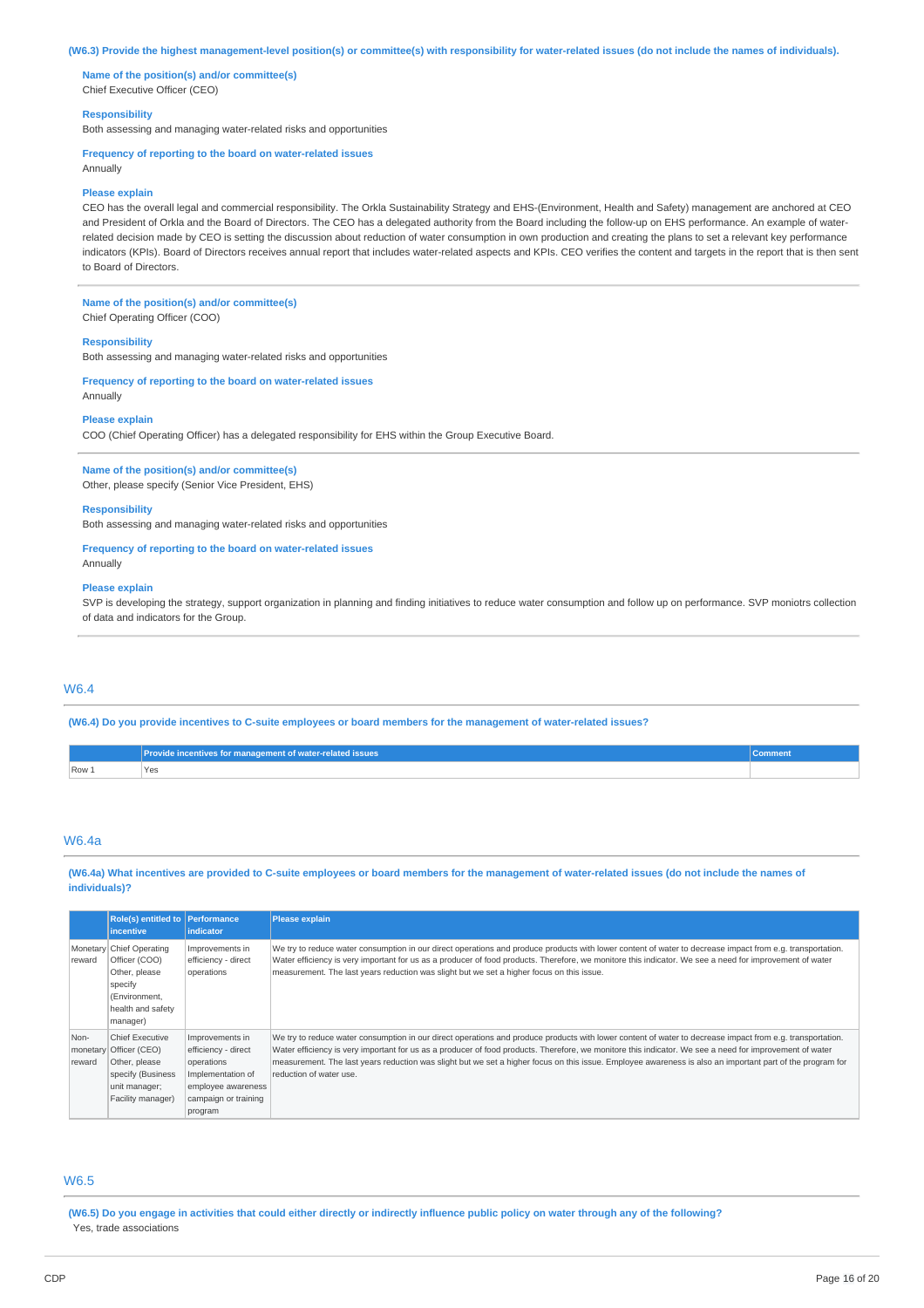## W6.5a

## (W6.5a) What processes do you have in place to ensure that all of your direct and indirect activities seeking to influence policy are consistent with your water **policy/water commitments?**

Contact with authorities and communication with external organisations take place at Group and company level. The management of the individual company maintains a dialogue with local and national political authorities to find workable solutions to individual issues that concern their operations, and to create understanding for the companies' goals, plans and needs. We have an internal communication network where important activities are discussed and coordinated. In case of inconsistency, we get into dialogue with relevant stakeholders to find a solution and implement correction measures. In addition, the Orkla companies maintain an ongoing dialogue with the supervisory authorities to ensure compliance with the operating requirements imposed by the authorities and to obtain advice on practical issues. This contact is administered by the relevant specialist functions at the individual factory. Orkla ASA Corporate Communications and Corporate Affairs maintains a dialogue with the authorities at Nordic level and in Brussels concerning legislation on food and the framework conditions for trade policy. At Group level, Orkla is a member of the Strategic Council for Environmental Technology, the Government's consultative body in work on preparing a national environmental technology strategy. Much of the dialogue with authorities in the countries in which Orkla is represented takes place through national employers' organisations such as the Confederation of Norwegian Enterprise.

## W6.6

(W6.6) Did your organization include information about its response to water-related risks in its most recent mainstream financial report? No, but we plan to do so in the next two years

## W7. Business strategy

# W7.1

### (W7.1) Are water-related issues integrated into any aspects of your long-term strategic business plan, and if so how?

|                                                    | <b>Are water-</b><br>related issues time<br>integrated? | Long-term<br>horizon<br>(years) | Please explain                                                                                                                                                                                                                                                                                                                                                                                                                      |
|----------------------------------------------------|---------------------------------------------------------|---------------------------------|-------------------------------------------------------------------------------------------------------------------------------------------------------------------------------------------------------------------------------------------------------------------------------------------------------------------------------------------------------------------------------------------------------------------------------------|
| Long-term<br>business<br>objectives                | Yes, water-<br>related issues<br>are integrated         | 16-20                           | We have a target to reduce water consumption in our operations by 20% by 2020. This is reflected in our sustainability report and part of our long-term strategy.                                                                                                                                                                                                                                                                   |
| Strategy for<br>achieving long-<br>term objectives | Yes, water-<br>related issues<br>are integrated         | 16-20                           | Our water reduction targets are part of our sustainability strategy. Our long-term strategy includes first of all issues related to consumption of water. We aim at<br>cooperation with farmers providing us with raw materials and together find solutions to decrease water intake within cultivation and production.                                                                                                             |
| Financial<br>planning                              | Yes, water-<br>related issues<br>are integrated         | 16-20                           | In terms of financial planning, we are taking into account increasing cost of maintenance of water infrastructure that is affecting cost of water. While taking decision<br>about acquisition or divestment we are looking into potential costs associated with maintenance, restoration or replacement of water infrastructure as well as how we<br>can be affected in case of potential failures having impact on our production. |

## W7.2

(W7.2) What is the trend in your organization's water-related capital expenditure (CAPEX) and operating expenditure (OPEX) for the reporting year, and the **anticipated trend for the next reporting year?**

#### **Row 1**

**Water-related CAPEX (+/- % change)**

**Anticipated forward trend for CAPEX (+/- % change)**

**Water-related OPEX (+/- % change)**

**Anticipated forward trend for OPEX (+/- % change)**

#### **Please explain**

Not possible to assess currently.

## W7.3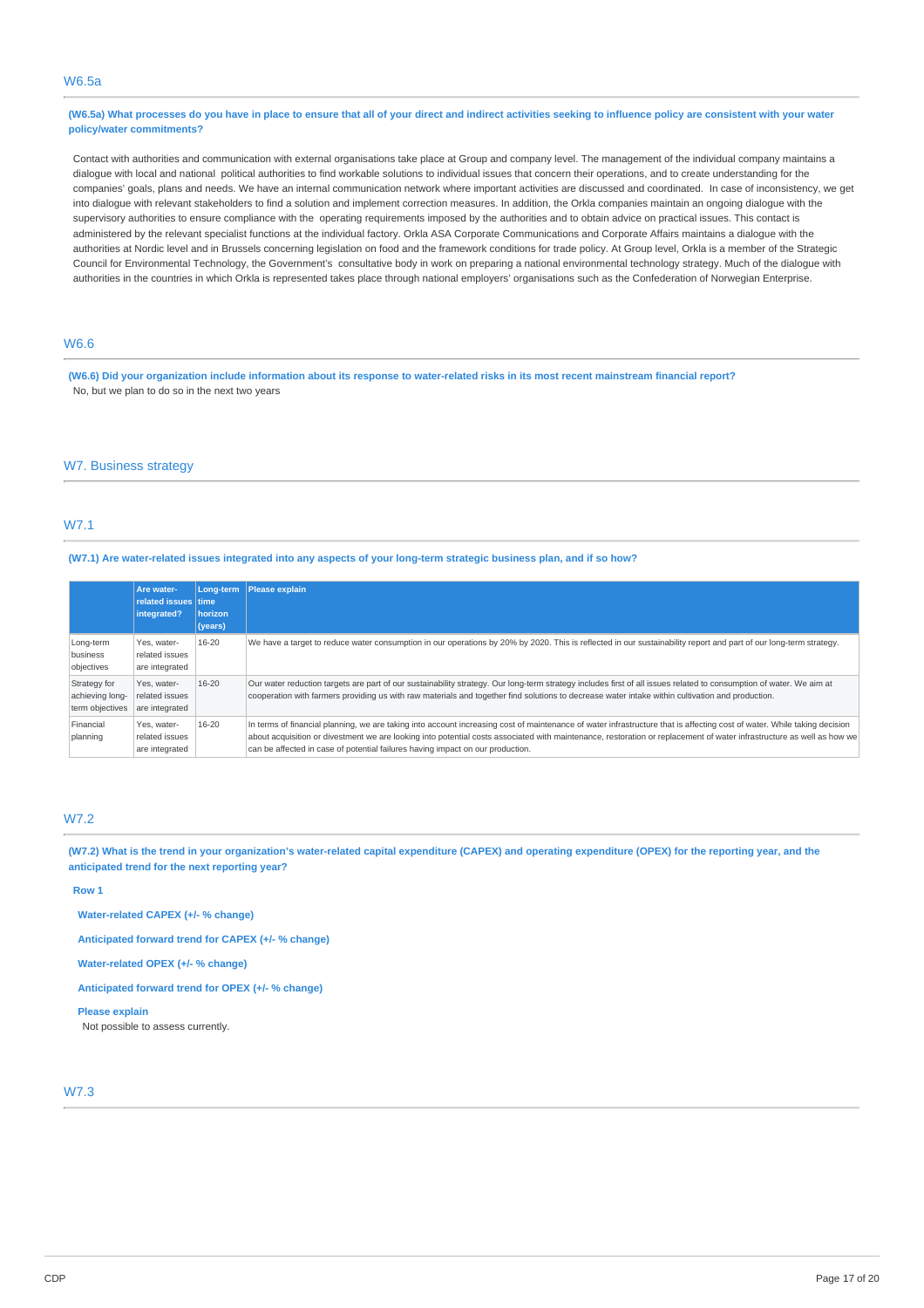## **(W7.3) Does your organization use climate-related scenario analysis to inform its business strategy?**

|         | Use of    | <b>Comment</b>                                                                                                                                                                                                                                                                                                                                                                                                                                                                                                                                                                                                                                                                                                                                                                                                          |
|---------|-----------|-------------------------------------------------------------------------------------------------------------------------------------------------------------------------------------------------------------------------------------------------------------------------------------------------------------------------------------------------------------------------------------------------------------------------------------------------------------------------------------------------------------------------------------------------------------------------------------------------------------------------------------------------------------------------------------------------------------------------------------------------------------------------------------------------------------------------|
|         | climate-  |                                                                                                                                                                                                                                                                                                                                                                                                                                                                                                                                                                                                                                                                                                                                                                                                                         |
|         | related   |                                                                                                                                                                                                                                                                                                                                                                                                                                                                                                                                                                                                                                                                                                                                                                                                                         |
|         | scenariol |                                                                                                                                                                                                                                                                                                                                                                                                                                                                                                                                                                                                                                                                                                                                                                                                                         |
|         | analysis  |                                                                                                                                                                                                                                                                                                                                                                                                                                                                                                                                                                                                                                                                                                                                                                                                                         |
| Row Yes |           | For Orkla's measured Science-based Target we have used IPCC AR 5 and the scenario was identified through the Paris Agreement focus in the news and reviewed by us together with our<br>advisors. The target setting method is based on the allocation mechanism, contraction of absolute emissions, as described in the Science-based Target Setting Manual. The emissions reduction is<br>based on the scenario RCP 2.6 in IPCC's ARG WGIII, chp 6, table 6.3, page 431. Given the lowest overshoot the global emissions must be reduced by 49-72% by 2050 from 2010 levels. 72%<br>reduction over 40 years implies an average of 3.13% annual reduction. This level of contraction is used as an absolute minimum, and both mid-term and long-term target are well on the ambitious<br>side of this annual reduction. |

# W7.3a

**(W7.3a) Has your organization identified any water-related outcomes from your climate-related scenario analysis?**

No

# W7.4

# **(W7.4) Does your company use an internal price on water?**

## **Row 1**

#### **Does your company use an internal price on water?**

No, and we do not anticipate doing so within the next two years

## **Please explain**

Water-related risks are assessed in materiality analysis and not identified as significant for Orkla currently. Therefore, we have not introduced yet an internal price on carbon and do not have plans to do this in a short future.

# W8. Targets

## W8.1

## **(W8.1) Describe your approach to setting and monitoring water-related targets and/or goals.**

| targets<br>and/or<br>goals                                                                                                                                                    | at<br>corporate<br>level                                                                            | Levels for Monitoring Approach to setting and monitoring targets and/or goals                                                                                                                                                                                                                                                                                                                                                                                                                                                                                                                                                                                                                                                                                                                                                                                                                                                                                                              |
|-------------------------------------------------------------------------------------------------------------------------------------------------------------------------------|-----------------------------------------------------------------------------------------------------|--------------------------------------------------------------------------------------------------------------------------------------------------------------------------------------------------------------------------------------------------------------------------------------------------------------------------------------------------------------------------------------------------------------------------------------------------------------------------------------------------------------------------------------------------------------------------------------------------------------------------------------------------------------------------------------------------------------------------------------------------------------------------------------------------------------------------------------------------------------------------------------------------------------------------------------------------------------------------------------------|
| Row Company-<br>wide<br>targets<br>and goals<br><b>Business</b><br>level<br>specific<br>targets<br>and/or<br>goals<br>Site/facility<br>specific<br>targets<br>and/or<br>goals | monitored<br>at the<br>corporate<br>level<br>Goals are<br>monitored<br>at the<br>corporate<br>level | Targets are Most of Orkla's operations are located in areas with low to medium risk of water shortage, but we see the importance of implementing environmental initiatives to reduce water<br>consumption. We have adopted a systematic approach to the work with clear targets and regular follow-up on performance. Every site sets annual taregts and goals to contribute to<br>achieving the long-term targets and goals for Orkla. Performance is regularly followed up by the companies and in the annual report to Orkla. Orkal sets targets based on quidelines<br>and own ambition level. Targets are set to a 20% reduction by 2020 and 30% reduction by 2025 (baseline year 2014). Every location will at least annually report consumption data,<br>activities and further plans in the Orkla EHS reporting platform in CEMAsys. Performance is reported at Business Unit Reviews and in Orkla's sustainability report (See Orkla<br>Sustainability Report 2020, pages 82-83). |

W8.1a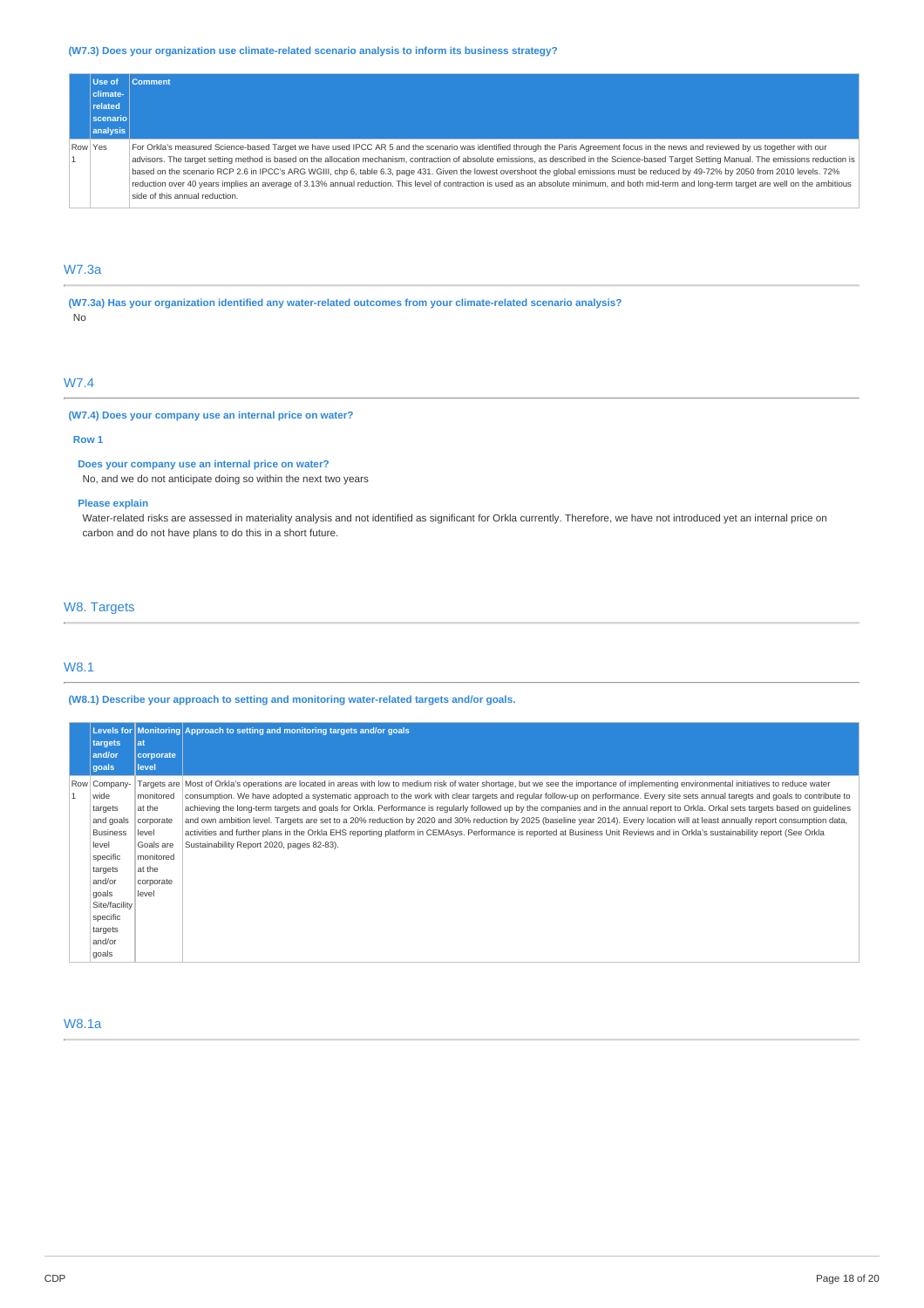#### (W8.1a) Provide details of your water targets that are monitored at the corporate level, and the progress made.

**Target reference number** Target 1

**Category of target** Water consumption

**Level** Company-wide

**Primary motivation** Cost savings

## **Description of target**

Reduction of water withdrawals from all sources by 30% until 2025 in comparison with 2014 level.

#### **Quantitative metric**

Other, please specify (% reduction in total water withdrawals)

**Baseline year**

2014

**Start year** 2014

**Target year** 2025

**% of target achieved**

31.5

#### **Please explain**

We have recently purchased new factories that led to increase in production and hence water consumption.

## W8.1b

(W8.1b) Provide details of your water goal(s) that are monitored at the corporate level and the progress made.

## **Goal**

Engaging with customers to help them minimize product impacts

#### **Level**

Brand/product

## **Motivation**

Reduced environmental impact

#### **Description of goal**

We provide our customers with products with less water content (higher concentration) in order to reduce impact from transportation. An example are concentrated detergents and syrups/lemonades.

**Baseline year**

2015

**Start year** 2015

**End year**

2020

## **Progress**

The project was successful and we see positive results. Similar initiatives and projects will be developed within coming years.

# W9. Verification

# W9.1

(W9.1) Do you verify any other water information reported in your CDP disclosure (not already covered by W5.1a)? No, we do not currently verify any other water information reported in our CDP disclosure

# W10. Sign off

W-FI